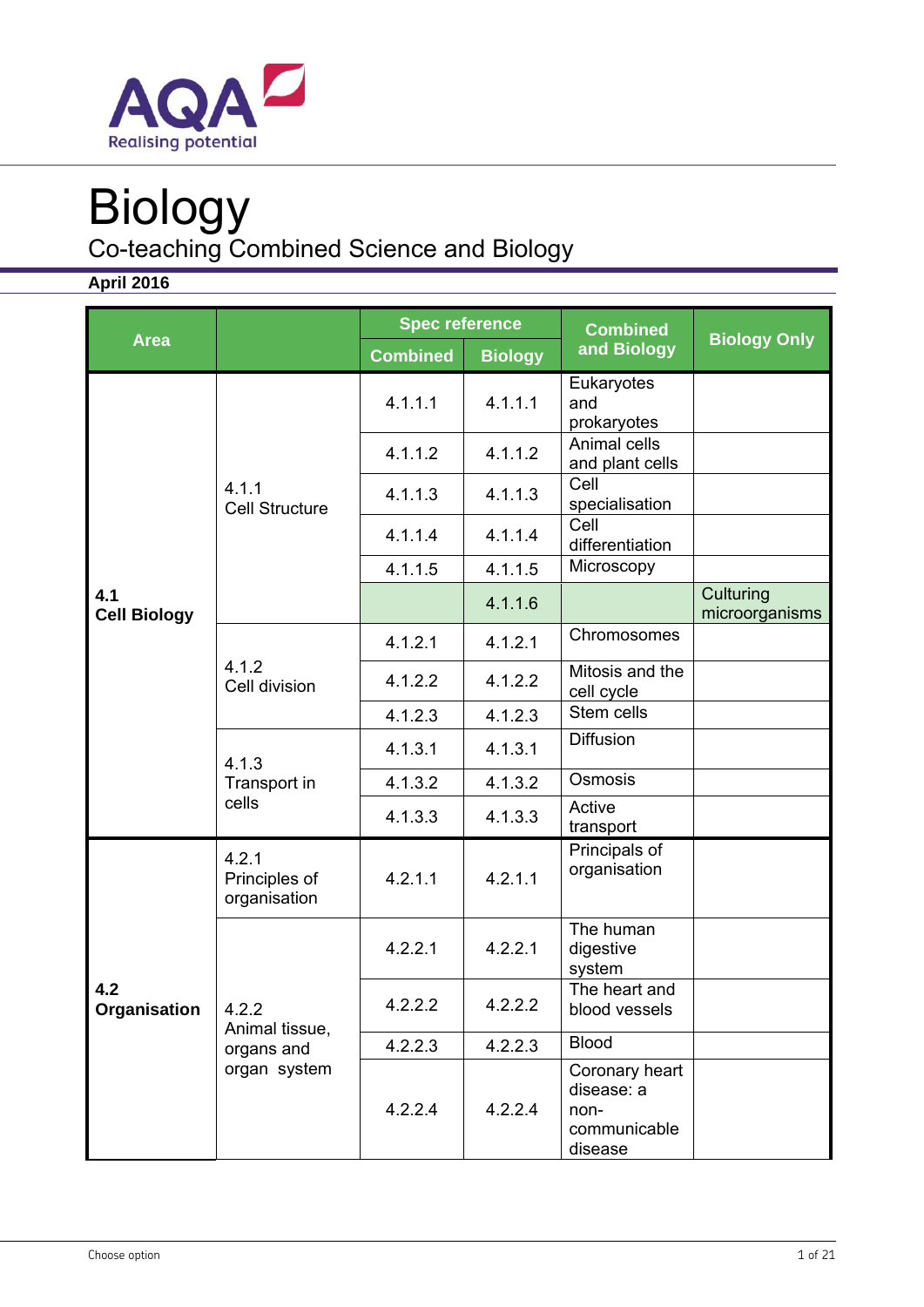

|                                  |                                      | 4.2.2.5 | 4.2.2.5 | <b>Health issues</b>                                                   |                                                             |
|----------------------------------|--------------------------------------|---------|---------|------------------------------------------------------------------------|-------------------------------------------------------------|
|                                  |                                      | 4.2.2.6 | 4.2.2.6 | The effect of<br>lifestyle on<br>some non-<br>communicable<br>diseases |                                                             |
|                                  |                                      | 4.2.2.7 | 4.2.2.7 | Cancer                                                                 |                                                             |
|                                  | 4.2.3<br>Plant tissue,<br>organs and | 4.2.3.1 | 4.2.3.1 | <b>Plant tissues</b>                                                   |                                                             |
|                                  | systems                              | 4.2.3.2 | 4.2.3.2 | Plant organ<br>system                                                  |                                                             |
|                                  |                                      | 4.3.1.1 | 4.3.1.1 | Communicable<br>(infectious)<br>disease                                |                                                             |
|                                  |                                      | 4.3.1.2 | 4.3.1.2 | Viral diseases                                                         |                                                             |
|                                  | 4.3.1<br>Communicable<br>diseases    | 4.3.1.3 | 4.3.1.3 | <b>Bacterial</b><br>diseases                                           |                                                             |
|                                  |                                      | 4.3.1.4 | 4.3.1.4 | Fungal<br>diseases                                                     |                                                             |
| 4.3                              |                                      | 4.3.1.5 | 4.3.1.5 | Protist<br>diseases                                                    |                                                             |
|                                  |                                      | 4.3.1.6 | 4.3.1.6 | Human<br>defence<br>systems                                            |                                                             |
|                                  |                                      | 4.3.1.7 | 4.3.1.7 | Vaccination                                                            |                                                             |
| <b>Infection and</b><br>response |                                      | 4.3.1.8 | 4.3.1.8 | Antibiotics and<br>painkillers                                         |                                                             |
|                                  |                                      | 4.3.1.9 | 4.3.1.9 | Discovery and<br>development<br>of drugs                               |                                                             |
|                                  | 4.3.2<br>Monoclonal<br>antibodies    |         | 4.3.2.1 |                                                                        | Producing<br>monoclonal<br>antibodies (HT)                  |
|                                  |                                      |         | 4.3.2.2 |                                                                        | <b>Uses of</b><br>monoclonal<br>antibodies (HT)             |
|                                  | 4.3.3<br>Plant disease               |         | 4.3.3.1 |                                                                        | <b>Detection and</b><br>identification of<br>plant diseases |
|                                  |                                      |         | 4.3.3.2 |                                                                        | <b>Plant defence</b><br>responses                           |
| 4.4                              | 4.4.1                                | 4.4.1.1 | 4.4.1.1 | Photosynthetic<br>reaction                                             |                                                             |
| <b>Bioenergetics</b>             | Photosynthesis                       | 4.4.1.2 | 4.4.1.2 | Rate of<br>Photosynthesis                                              |                                                             |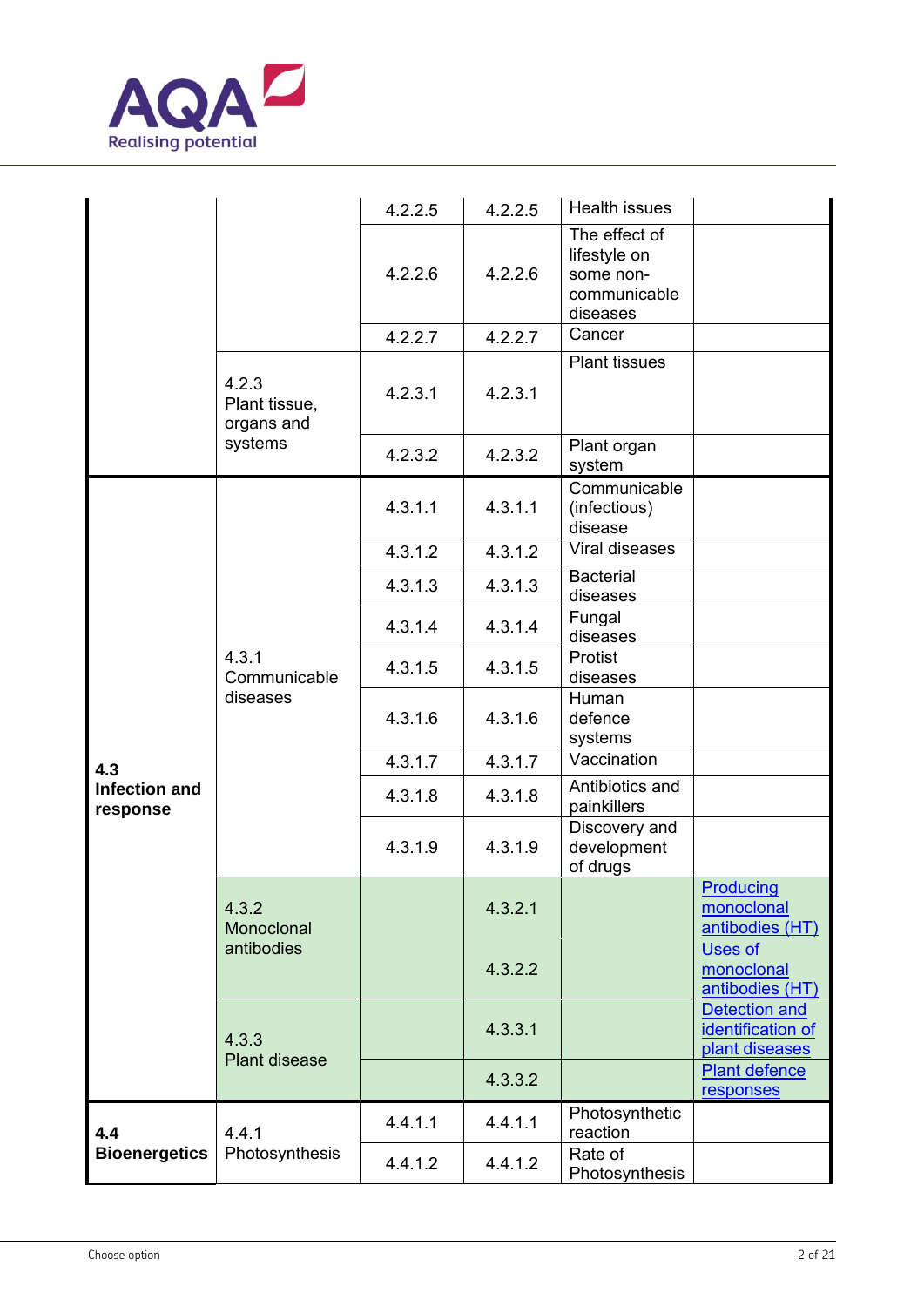

|                                    |                                                | 4.4.1.3 | 4.4.1.3 | Uses of<br>glucose from<br>photosynthesis                                       |                                                                       |
|------------------------------------|------------------------------------------------|---------|---------|---------------------------------------------------------------------------------|-----------------------------------------------------------------------|
|                                    | 4.4.2                                          | 4.4.2.1 | 4.4.2.1 | Aerobic and<br>anaerobic<br>respiration                                         |                                                                       |
|                                    | Respiration                                    | 4.4.2.2 | 4.4.2.2 | Response to<br>exercise                                                         |                                                                       |
|                                    |                                                | 4.4.2.3 | 4.4.2.3 | Metabolism                                                                      |                                                                       |
|                                    | 4.5.1<br>Homeostasis                           | 4.5.1.1 | 4.5.1.1 | Homeostasis                                                                     |                                                                       |
|                                    | 4.5.2                                          | 4.5.2   | 4.5.2.1 | Structure and<br>function<br>('The human<br>nervous<br>system' for<br>combined) |                                                                       |
|                                    | The human<br>nervous system                    |         | 4.5.2.2 |                                                                                 | The brain                                                             |
|                                    |                                                |         | 4.5.2.3 |                                                                                 | The eye                                                               |
|                                    |                                                |         | 4.5.2.4 |                                                                                 | <b>Control of body</b><br>temperature                                 |
|                                    | 4.5.3<br>Hormonal<br>coordination in<br>humans | 4.5.3.1 | 4.5.3.1 | Human<br>endocrine<br>system                                                    |                                                                       |
| 4.5                                |                                                | 4.5.3.2 | 4.5.3.2 | Control of<br>blood glucose<br>concentration                                    |                                                                       |
| <b>Homeostasis</b><br>and response |                                                |         | 4.5.3.3 |                                                                                 | <b>Maintaining</b><br>water and<br>nitrogen<br>balance in the<br>body |
|                                    |                                                | 4.5.3.3 | 4.5.3.4 | Hormones in<br>human<br>reproduction                                            |                                                                       |
|                                    |                                                | 4.5.3.4 | 4.5.3.5 | Contraception                                                                   |                                                                       |
|                                    |                                                | 4.5.3.5 | 4.5.3.6 | The use of<br>hormones to<br>treat infertility<br>(HTonly)                      |                                                                       |
|                                    |                                                | 4.5.3.6 | 4.5.3.7 | Negative<br>feedback<br>(HTonly)                                                |                                                                       |
|                                    | 4.5.4                                          |         | 4.5.4.1 |                                                                                 | <b>Control and</b><br>coordination                                    |
|                                    | <b>Plant Hormones</b>                          |         | 4.5.4.2 |                                                                                 | Use of plant<br>hormones                                              |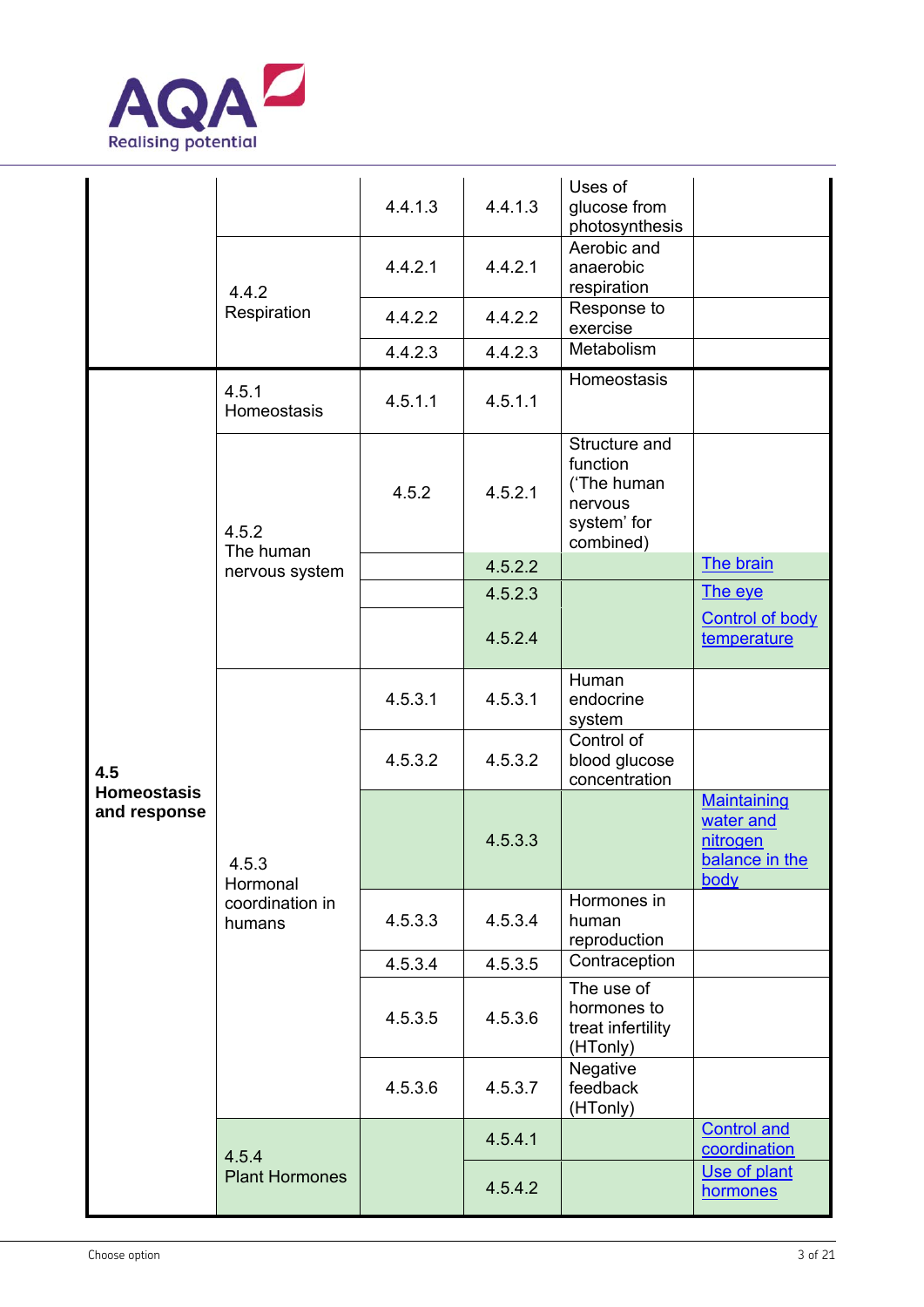

|                     |                                                                                        |         |         |                                          | (HTonly)                                                                              |
|---------------------|----------------------------------------------------------------------------------------|---------|---------|------------------------------------------|---------------------------------------------------------------------------------------|
|                     |                                                                                        | 4.6.1.1 | 4.6.1.1 | Sexual and<br>asexual<br>reproduction    |                                                                                       |
|                     |                                                                                        | 4.6.1.2 | 4.6.1.2 | <b>Meiosis</b>                           |                                                                                       |
|                     | 4.6.1<br>Reproduction                                                                  |         | 4.6.1.3 |                                          | <b>Advantages</b><br>and<br>disadvantages<br>of sexual and<br>asexual<br>reproduction |
|                     |                                                                                        | 4.6.1.3 | 4.6.1.4 | DNA and the<br>genome                    |                                                                                       |
|                     |                                                                                        |         | 4.6.1.5 |                                          | <b>DNA</b> structure                                                                  |
|                     |                                                                                        | 4.6.1.4 | 4.6.1.6 | Genetic<br>inheritance                   |                                                                                       |
|                     |                                                                                        | 4.6.1.5 | 4.6.1.7 | Inherited<br>disorders                   |                                                                                       |
|                     |                                                                                        | 4.6.1.6 | 4.6.1.8 | Sex<br>determination                     |                                                                                       |
| 4.6<br>Inheritance, | 4.6.2<br>Variation and<br>evolution                                                    | 4.6.2.1 | 4.6.2.1 | Variation                                |                                                                                       |
| variation and       |                                                                                        | 4.6.2.2 | 4.6.2.2 | Evolution                                |                                                                                       |
| evolution           |                                                                                        | 4.6.2.3 | 4.6.2.3 | Selective<br>breeding                    |                                                                                       |
|                     |                                                                                        | 4.6.2.4 | 4.6.2.4 | Genetic<br>engineering                   |                                                                                       |
|                     |                                                                                        |         | 4.6.2.5 |                                          | <b>Cloning</b>                                                                        |
|                     |                                                                                        |         | 4.6.3.1 |                                          | <b>Theory of</b><br>evolution                                                         |
|                     |                                                                                        |         | 4.6.3.2 |                                          | <b>Speciation</b>                                                                     |
|                     | 4.6.3<br><b>The</b><br>development of<br>understanding of<br>genetics and<br>evolution |         | 4.6.3.3 |                                          | <b>The</b><br>understanding<br>of genetics                                            |
|                     |                                                                                        | 4.6.3.1 | 4.6.3.4 | Evidence for<br>evolution                |                                                                                       |
|                     |                                                                                        | 4.6.3.2 | 4.6.3.5 | Fossils                                  |                                                                                       |
|                     |                                                                                        | 4.6.3.3 | 4.6.3.6 | Extinction                               |                                                                                       |
|                     |                                                                                        | 4.6.3.4 | 4.6.3.7 | Resistant<br>bacteria                    |                                                                                       |
|                     | 4.6.4<br>Classification of<br>living organisms                                         | 4.6.4   | 4.6.4   | Classification<br>of living<br>organisms |                                                                                       |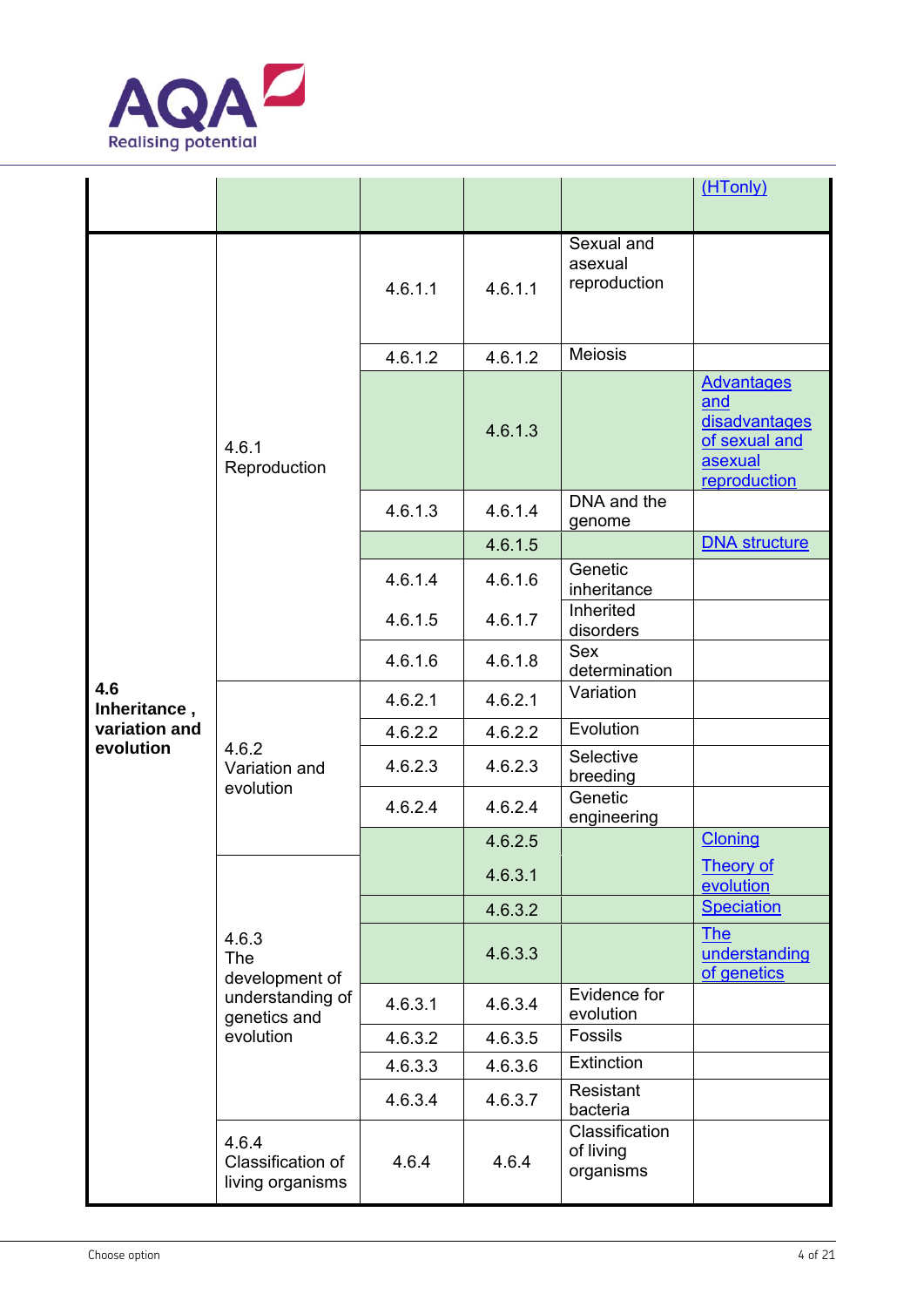

|                | 4.7.1<br>Adaptions,                                                                 | 4.7.1.1 | 4.7.1.1 | Communities                 |                                                   |
|----------------|-------------------------------------------------------------------------------------|---------|---------|-----------------------------|---------------------------------------------------|
|                |                                                                                     | 4.7.1.2 | 4.7.1.2 | Abiotic factors             |                                                   |
|                | interdependence<br>and competition                                                  | 4.7.1.3 | 4.7.1.3 | <b>Biotic factors</b>       |                                                   |
|                |                                                                                     | 4.7.1.4 | 4.7.1.4 | Adaptations                 |                                                   |
|                |                                                                                     | 4.7.2.1 | 4.7.2.1 | Levels of<br>organisation   |                                                   |
|                | 4.7.2                                                                               | 4.7.2.2 | 4.7.2.2 | How materials<br>are cycled |                                                   |
|                | Organisation of                                                                     |         | 4.7.2.3 |                             | <b>Decomposition</b>                              |
|                | an ecosystem                                                                        |         | 4.7.2.4 |                             | Impact of<br>environmental<br>change<br>(HT only) |
|                |                                                                                     | 4.7.3.1 | 4.7.3.1 | <b>Biodiversity</b>         |                                                   |
|                | 4.7.3<br>Biodiversity and<br>the effect of<br>human<br>interaction on<br>ecosystems | 4.7.3.2 | 4.7.3.2 | Waste<br>management         |                                                   |
| 4.7            |                                                                                     | 4.7.3.3 | 4.7.3.3 | Land use                    |                                                   |
| <b>Ecology</b> |                                                                                     | 4.7.3.4 | 4.7.3.4 | Deforestation               |                                                   |
|                |                                                                                     | 4.7.3.5 | 4.7.3.5 | Global<br>warming           |                                                   |
|                |                                                                                     | 4.7.3.6 | 4.7.3.6 | Maintaining<br>biodiversity |                                                   |
|                | 4.7.4<br>Trophic levels in<br>an ecosystem                                          |         | 4.7.4.1 |                             | <b>Trophic levels</b>                             |
|                |                                                                                     |         | 4.7.4.2 |                             | <b>Pyramids of</b><br>biomass                     |
|                |                                                                                     |         | 4.7.4.3 |                             | <b>Transfer of</b><br>biomass                     |
|                | 4.7.5<br>Food production                                                            |         | 4.7.5.1 |                             | <b>Factors</b><br>affecting food<br>security      |
|                |                                                                                     |         | 4.7.5.2 |                             | <b>Farming</b><br>techniques                      |
|                |                                                                                     |         | 4.7.5.3 |                             | <b>Sustainable</b><br>fisheries                   |
|                |                                                                                     |         | 4.7.5.4 |                             | Role of<br>biotechnology                          |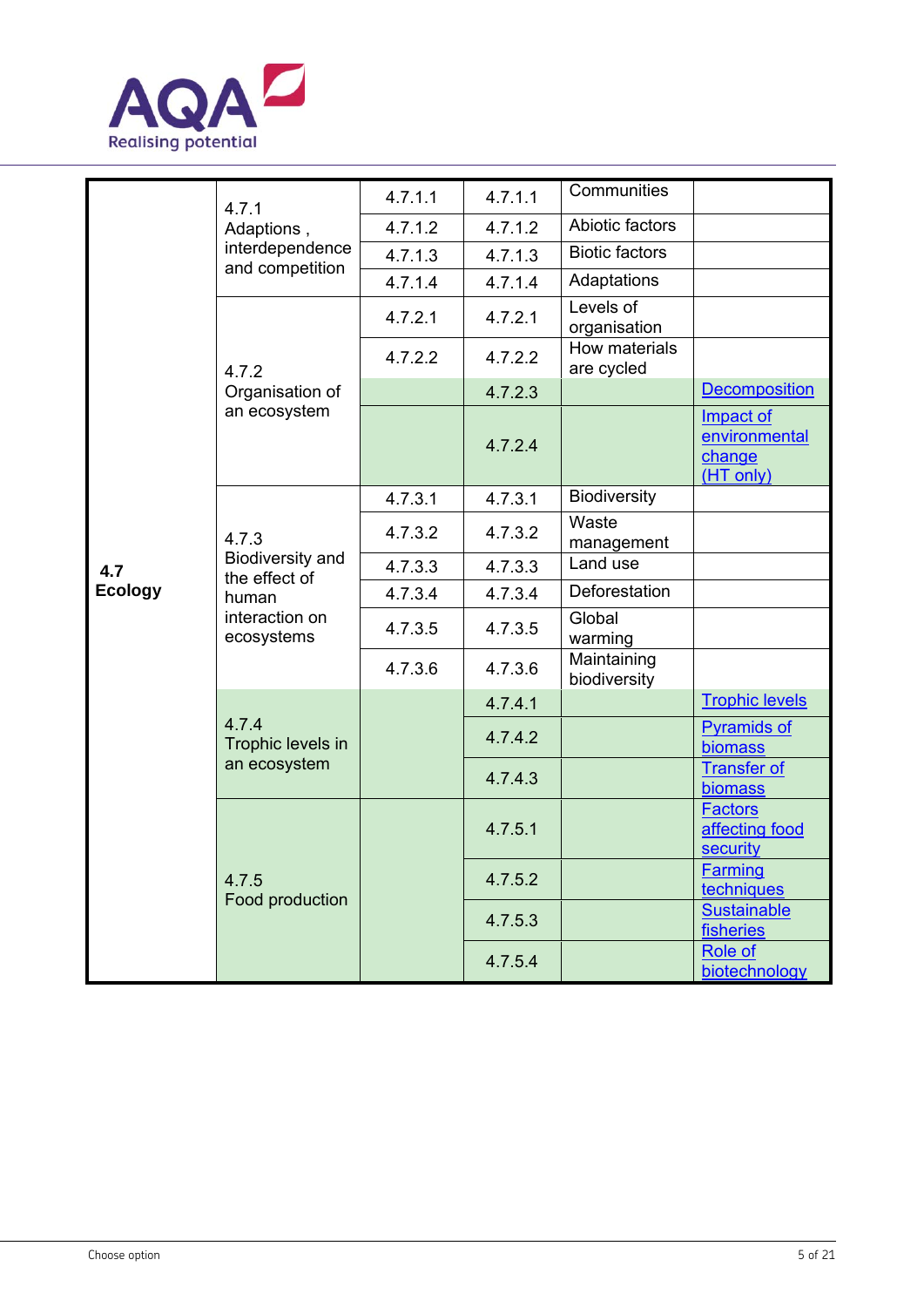

## **Biology only content**

#### **4.1.1.6 Culturing microorganisms (biology only)**

| Content                                                                                                                                                                                                                                                                                                                                                                                                                                  | Key opportunities for skills<br>development                                                        |
|------------------------------------------------------------------------------------------------------------------------------------------------------------------------------------------------------------------------------------------------------------------------------------------------------------------------------------------------------------------------------------------------------------------------------------------|----------------------------------------------------------------------------------------------------|
| Bacteria multiply by simple cell division (binary fission) as often as<br>once every 20 minutes if they have enough nutrients and a suitable                                                                                                                                                                                                                                                                                             | MS 1a, 1b, 1d, 2a, 2h                                                                              |
| temperature.                                                                                                                                                                                                                                                                                                                                                                                                                             | Calculate the number of bacteria in<br>a population after a certain time if                        |
| Bacteria can be grown in a nutrient broth solution or as colonies on an<br>agar gel plate.                                                                                                                                                                                                                                                                                                                                               | given the mean division time.                                                                      |
| Uncontaminated cultures of microorganisms are required for                                                                                                                                                                                                                                                                                                                                                                               | <b>MS 5c</b>                                                                                       |
| investigating the action of disinfectants and antibiotics.                                                                                                                                                                                                                                                                                                                                                                               | Calculate cross-sectional areas of<br>colonies or clear areas around<br>colonies using $\pi r^2$ . |
| Students should be able to describe how to prepare an<br>uncontaminated culture using aseptic technique.                                                                                                                                                                                                                                                                                                                                 | WS 2.2, 2.4                                                                                        |
| They should be able to explain why:<br>• Petri dishes and culture media must be sterilised before use<br>. inoculating loops used to transfer microorganisms to the media must<br>be sterilised by passing them through a flame<br>• the lid of the Petri dish should be secured with adhesive tape and<br>stored upside down<br>· in school and college laboratories, cultures should be incubated at a<br>maximum temperature of 25°C. |                                                                                                    |
| Students should be able to calculate cross-sectional areas of colonies<br>or clear areas around colonies using πr <sup>2</sup> .                                                                                                                                                                                                                                                                                                         | <b>MS 5c</b>                                                                                       |
| Students should be able to calculate the number of bacteria in a<br>population after a certain time if given the mean division time.                                                                                                                                                                                                                                                                                                     | MS 1a, 2a, 2h                                                                                      |
| (HT only) Students should be able to express the answer in standard<br>form.                                                                                                                                                                                                                                                                                                                                                             | MS <sub>1b</sub>                                                                                   |

**Required practical activity 2:** investigate the effect of antiseptics or antibiotics on bacterial growth using agar plates and measuring zones of inhibition.

AT skills covered by this practical activity: AT 1, 3, 4 and 8.

This practical activity also provides opportunities to develop WS and MS. Details of all skills are given in Key opportunities for skills development (page 96).

There are links with this practical to Antibiotics and painkillers (page 36).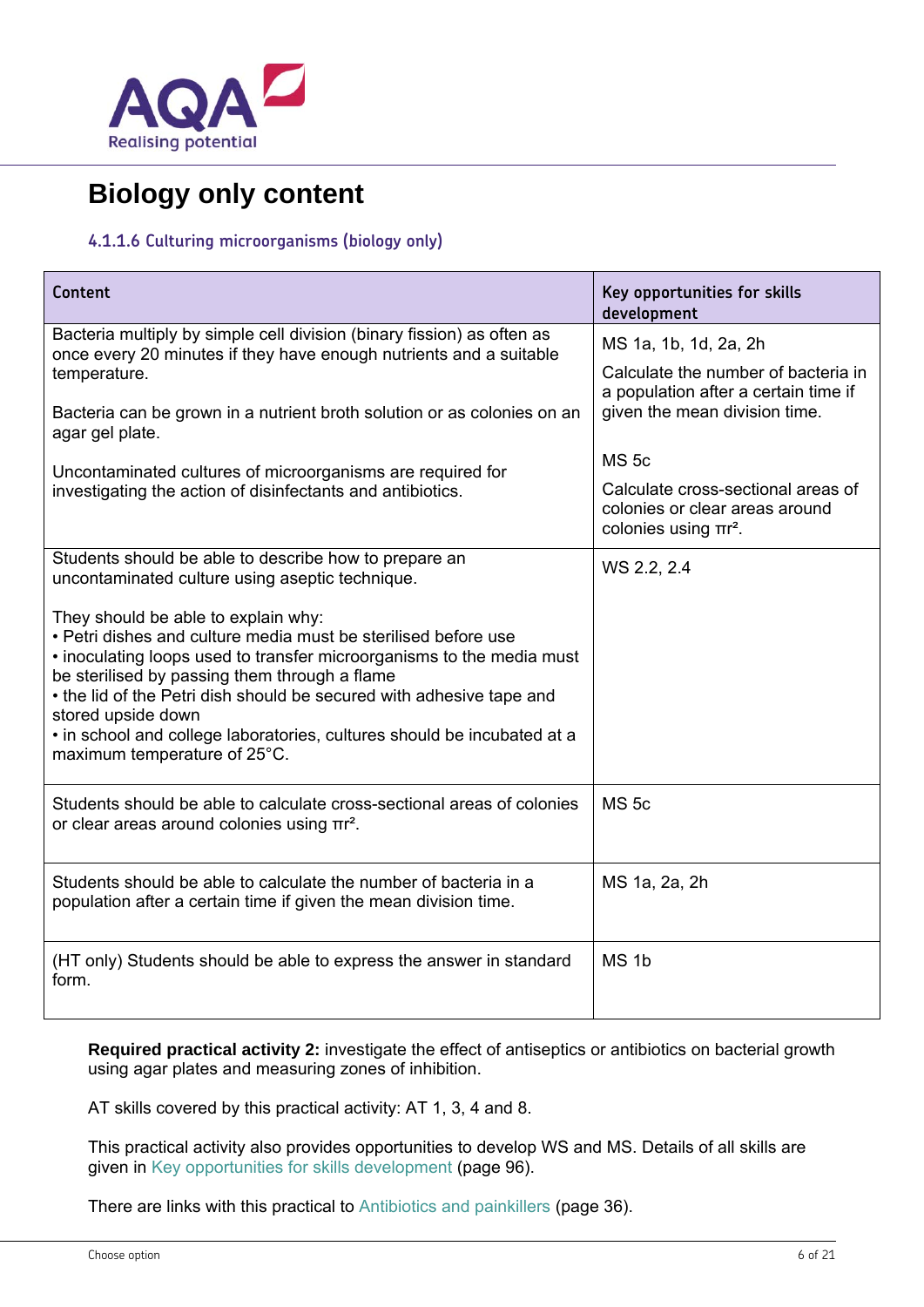

## **4.3.2 Monoclonal antibodies (biology only) (HT only)**

**4.3.2.1 Producing monoclonal antibodies** 

| Content                                                                                                                                                                                                                                                                                                                                                                                                                                      | Key opportunities for skills<br>development |
|----------------------------------------------------------------------------------------------------------------------------------------------------------------------------------------------------------------------------------------------------------------------------------------------------------------------------------------------------------------------------------------------------------------------------------------------|---------------------------------------------|
| Students should be able to describe how monoclonal antibodies are<br>produced.                                                                                                                                                                                                                                                                                                                                                               |                                             |
| Monoclonal antibodies are produced from a single clone of cells. The<br>antibodies are specific to one binding site on one protein antigen and<br>so are able to target a specific chemical or specific cells in the body.                                                                                                                                                                                                                   |                                             |
| They are produced by stimulating mouse lymphocytes to make a<br>particular antibody. The lymphocytes are combined with a particular<br>kind of tumour cell to make a cell called a hybridoma cell. The<br>hybridoma cell can both divide and make the antibody. Single<br>hybridoma cells are cloned to produce many identical cells that all<br>produce the same antibody. A large amount of the antibody can be<br>collected and purified. |                                             |

#### **4.3.2.2 Uses of monoclonal antibodies**

| Content                                                                                                                                                                                                                                                                                                                                                                                                                                                                                                                                                                                                                                                                                                                           | Key opportunities for skills<br>development                               |
|-----------------------------------------------------------------------------------------------------------------------------------------------------------------------------------------------------------------------------------------------------------------------------------------------------------------------------------------------------------------------------------------------------------------------------------------------------------------------------------------------------------------------------------------------------------------------------------------------------------------------------------------------------------------------------------------------------------------------------------|---------------------------------------------------------------------------|
| Students should be able to describe some of the ways in which<br>monoclonal antibodies can be used.                                                                                                                                                                                                                                                                                                                                                                                                                                                                                                                                                                                                                               | WS 1.3<br>Appreciate the power of<br>monoclonal antibodies and            |
| Some examples include:                                                                                                                                                                                                                                                                                                                                                                                                                                                                                                                                                                                                                                                                                                            | consider any ethical issues.                                              |
| • For diagnosis such as in pregnancy tests.<br>. In laboratories to measure the levels of hormones and other<br>chemicals in blood, or to detect pathogens.<br>. In research to locate or identify specific molecules in a cell or tissue<br>by binding to them with a fluorescent dye.<br>• To treat some diseases: for cancer the monoclonal antibody can be<br>bound to a radioactive substance, a toxic drug or a chemical which<br>stops cells growing and dividing. It delivers the substance to the<br>cancer cells without harming other cells in the body.<br>Students are not expected to recall any specific tests or treatments but<br>given appropriate information they should be able to explain how they<br>work. |                                                                           |
| Monoclonal antibodies create more side effects than expected. They<br>are not yet as widely used as everyone hoped when they were first                                                                                                                                                                                                                                                                                                                                                                                                                                                                                                                                                                                           | WS 1.5                                                                    |
| developed.                                                                                                                                                                                                                                                                                                                                                                                                                                                                                                                                                                                                                                                                                                                        | Evaluate the advantages and<br>disadvantages of monoclonal<br>antibodies. |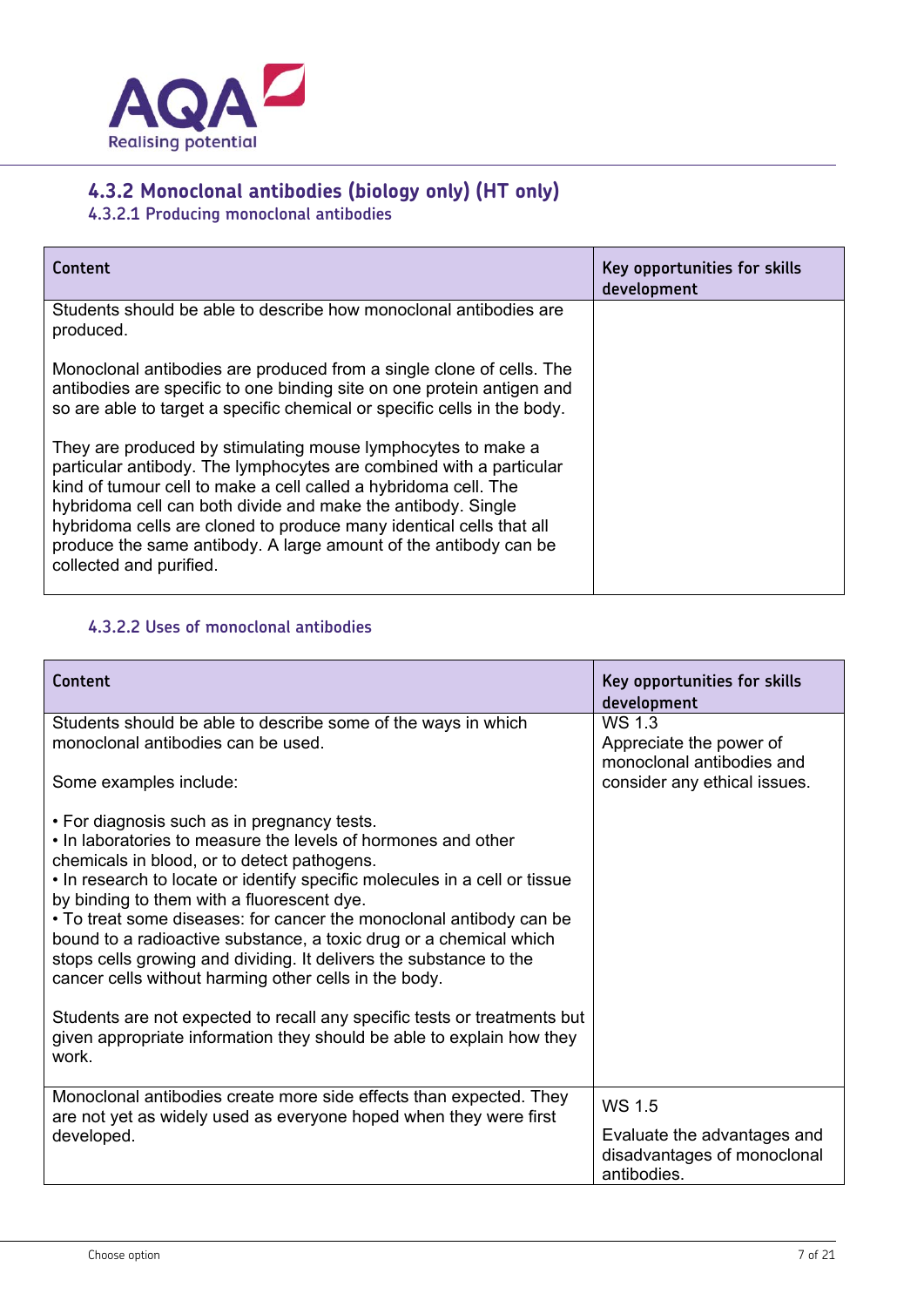

## **4.3.3 Plant disease (biology only)**

**4.3.3.1 Detection and identification of plant diseases** 

| Content                                                                                                                                                                                                                                                 | Key opportunities for skills<br>development                                                            |
|---------------------------------------------------------------------------------------------------------------------------------------------------------------------------------------------------------------------------------------------------------|--------------------------------------------------------------------------------------------------------|
| (HT only) Plant diseases can be detected by:<br>• stunted growth<br>· spots on leaves<br>• areas of decay (rot)<br>• growths<br>• malformed stems or leaves<br>· discolouration<br>• the presence of pests.<br>(HT only) Identification can be made by: | WS 1.4<br>The everyday application of<br>scientific knowledge to detect<br>and identify plant disease. |
| • reference to a gardening manual or website<br>• taking infected plants to a laboratory to identify the pathogen<br>• using testing kits that contain monoclonal antibodies.                                                                           |                                                                                                        |
| Plants can be infected by a range of viral, bacterial and fungal<br>pathogens as well as by insects.                                                                                                                                                    | WS 1.4<br>The understanding of ion<br>deficiencies allows                                              |
| Knowledge of plant diseases is restricted to tobacco mosaic virus as a<br>viral disease, black spot as a fungal disease and aphids as insects.                                                                                                          | horticulturists to provide<br>optimum conditions for plants.                                           |
| Plants can be damaged by a range of ion deficiency conditions:<br>• stunted growth caused by nitrate deficiency<br>• chlorosis caused by magnesium deficiency.                                                                                          |                                                                                                        |
| Knowledge of ions is limited to nitrate ions needed for protein<br>synthesis and therefore growth, and magnesium ions needed to make<br>chlorophyll.                                                                                                    |                                                                                                        |

#### **4.3.3.2 Plant defence responses**

| Content                                                                                                                                                                                               | Key opportunities for skills<br>development         |
|-------------------------------------------------------------------------------------------------------------------------------------------------------------------------------------------------------|-----------------------------------------------------|
| Students should be able to describe physical and chemical plant<br>defence responses.                                                                                                                 | There are links with this<br>content to Adaptations |
| Physical defence responses to resist invasion of microorganisms.<br>• Cellulose cell walls.<br>• Tough waxy cuticle on leaves.<br>. Layers of dead cells around stems (bark on trees) which fall off. | (page 73).                                          |
| Chemical plant defence responses.<br>• Antibacterial chemicals.<br>• Poisons to deter herbivores.                                                                                                     |                                                     |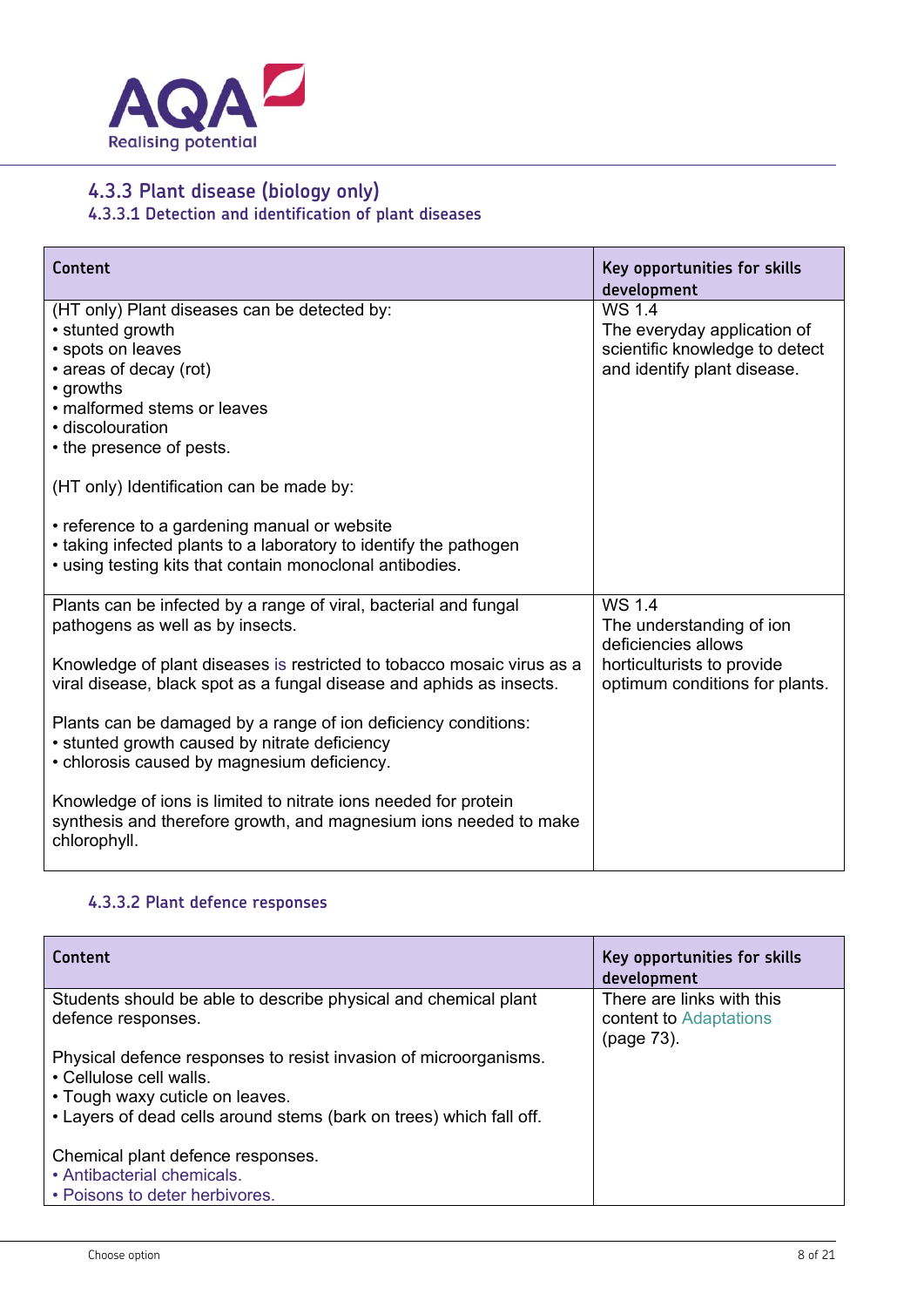

| Mechanical adaptations.<br>• Thorns and hairs deter animals.<br>• Leaves which droop or curl when touched. |  |
|------------------------------------------------------------------------------------------------------------|--|
| • Mimicry to trick animals.                                                                                |  |

#### **4.5.2.2 The brain (biology only)**

| Content                                                                                                                                                                                                                                                                                                                                                 | Key opportunities for skills<br>development                            |
|---------------------------------------------------------------------------------------------------------------------------------------------------------------------------------------------------------------------------------------------------------------------------------------------------------------------------------------------------------|------------------------------------------------------------------------|
| The brain controls complex behaviour. It is made of billions of<br>interconnected neurones and has different regions that carry out<br>different functions.                                                                                                                                                                                             |                                                                        |
| Students should be able to identify the cerebral cortex, cerebellum<br>and medulla on a diagram of the brain, and describe their functions.                                                                                                                                                                                                             |                                                                        |
| (HT only) Students should be able to explain some of the difficulties of<br>investigating brain function and treating brain damage and disease.                                                                                                                                                                                                         | (HT only)<br>WS 15<br>Evaluate the benefits and                        |
| (HT only) Neuroscientists have been able to map the regions of the<br>brain to particular functions by studying patients with brain damage,<br>electrically stimulating different parts of the brain and using MRI<br>scanning techniques. The complexity and delicacy of the brain makes<br>investigating and treating brain disorders very difficult. | risks of procedures carried<br>out on the brain and nervous<br>system. |

## **4.5.2.3 The eye (biology only)**

| Content                                                                                                                                                                                | Key opportunities for skills<br>development |
|----------------------------------------------------------------------------------------------------------------------------------------------------------------------------------------|---------------------------------------------|
| Students should be able to relate the structures of the eye to their<br>functions. This includes:<br>• accommodation to focus on near or distant objects<br>• adaptation to dim light. |                                             |
| The eye is a sense organ containing receptors sensitive to light<br>intensity and colour.                                                                                              |                                             |
| Students should be able to identify the following structures on a<br>diagram of the eye and explain how their structure is related to their<br>function:<br>$\cdot$ retina             | WS 1.2                                      |
| • optic nerve                                                                                                                                                                          |                                             |
| • sclera                                                                                                                                                                               |                                             |
| • cornea                                                                                                                                                                               |                                             |
| $\cdot$ iris                                                                                                                                                                           |                                             |
| • ciliary muscles                                                                                                                                                                      |                                             |
| • suspensory ligaments.                                                                                                                                                                |                                             |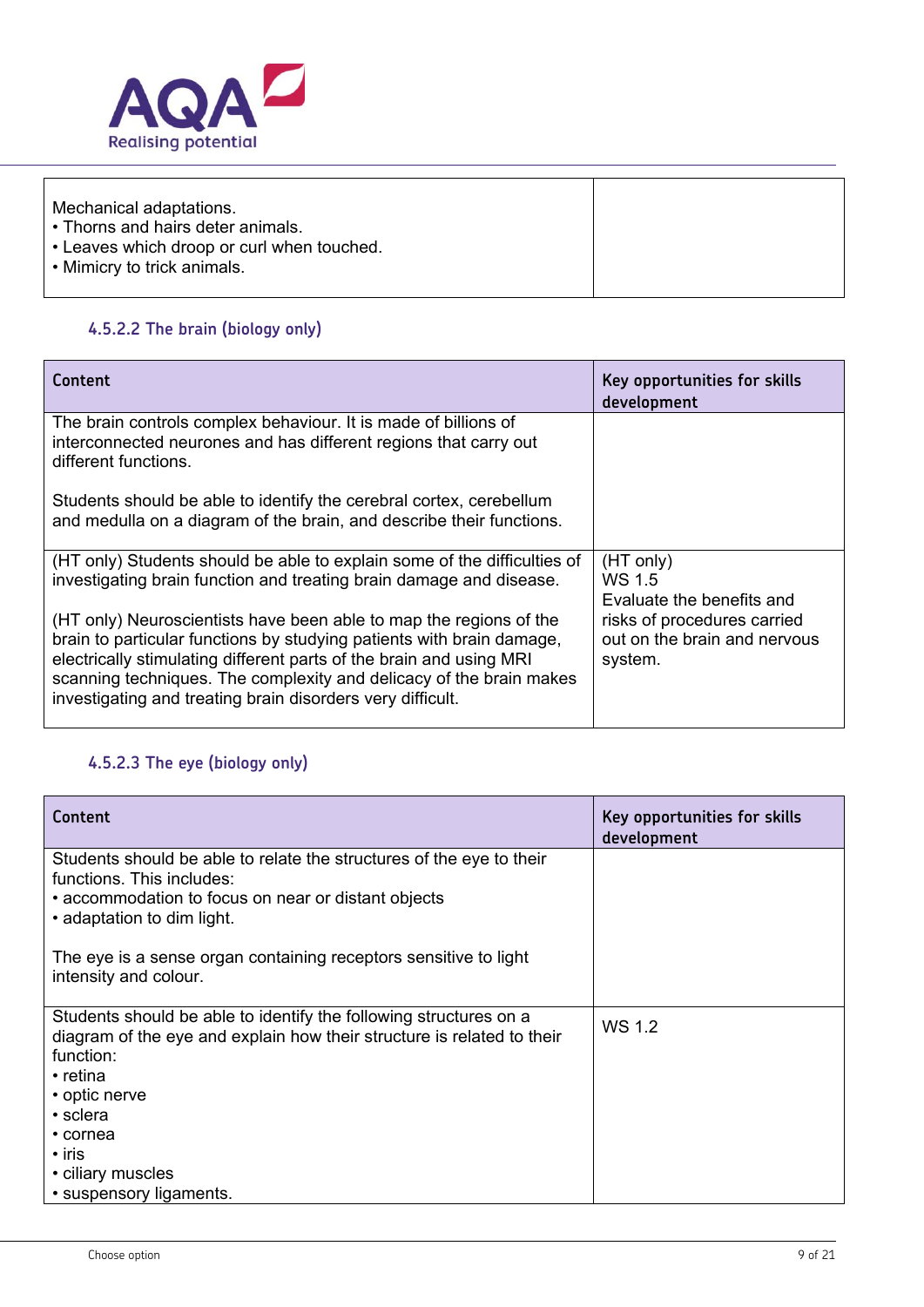

 $\mathbf{r}$ 

| Accommodation is the process of changing the shape of the lens to<br>focus on near or distant objects.                                                                                                                                                                                    |             |
|-------------------------------------------------------------------------------------------------------------------------------------------------------------------------------------------------------------------------------------------------------------------------------------------|-------------|
| To focus on a near object:<br>• the ciliary muscles contract<br>• the suspensory ligaments loosen<br>• the lens is then thicker and refracts light rays strongly.                                                                                                                         |             |
| To focus on a distant object:<br>• the ciliary muscles relax<br>• the suspensory ligaments are pulled tight<br>• the lens is then pulled thin and only slightly refracts light rays.                                                                                                      |             |
| Two common defects of the eyes are myopia (short sightedness) and<br>hyperopia (long sightedness) in which rays of light do not focus on the<br>retina.                                                                                                                                   |             |
| • Generally these defects are treated with spectacle lenses which<br>refract the light rays so that they do focus on the retina.<br>. New technologies now include hard and soft contact lenses, laser<br>surgery to change the shape of the cornea and a replacement lens in<br>the eye. |             |
| Students should be able to interpret ray diagrams, showing these two<br>common defects of the eye and demonstrate how spectacle lenses<br>correct them.                                                                                                                                   | WS 1.2, 1.4 |

## **4.5.2.4 Control of body temperature (biology only)**

| Content                                                                                                                                                                                                                                                                                            | Key opportunities for skills<br>development |
|----------------------------------------------------------------------------------------------------------------------------------------------------------------------------------------------------------------------------------------------------------------------------------------------------|---------------------------------------------|
| Body temperature is monitored and controlled by the thermoregulatory<br>centre in the brain. The thermoregulatory centre contains receptors<br>sensitive to the temperature of the blood. The skin contains<br>temperature receptors and sends nervous impulses to the<br>thermoregulatory centre. |                                             |
| If the body temperature is too high, blood vessels dilate (vasodilation)<br>and sweat is produced from the sweat glands. Both these<br>mechanisms cause a transfer of energy from the skin to the<br>environment.                                                                                  |                                             |
| If the body temperature is too low, blood vessels constrict<br>(vasoconstriction), sweating stops and skeletal muscles contract<br>(shiver).                                                                                                                                                       |                                             |
| (HT only) Students should be able to explain how these mechanisms<br>lower or raise body temperature in a given context.                                                                                                                                                                           |                                             |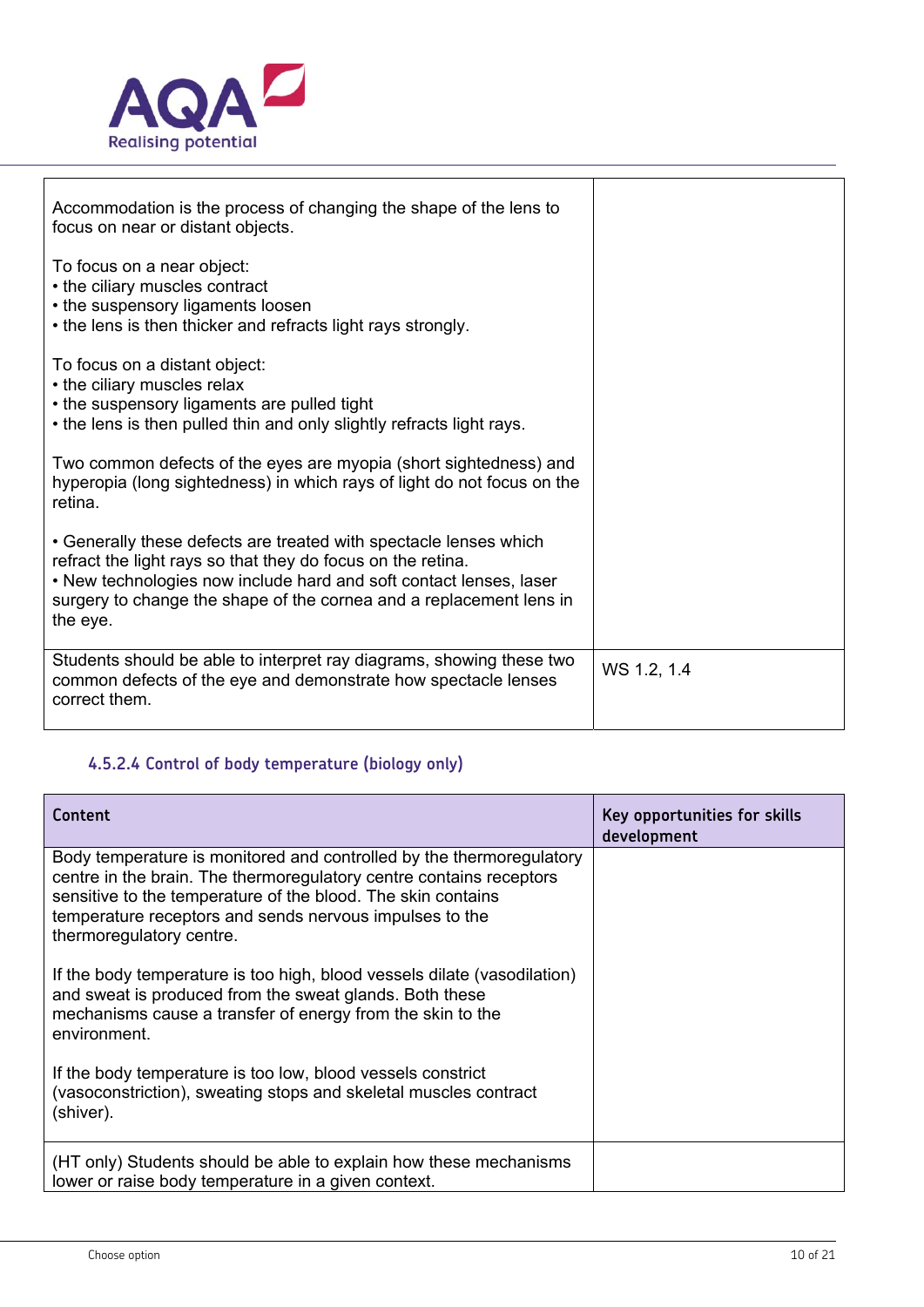

## **4.5.3.3 Maintaining water and nitrogen balance in the body (biology only)**

| Content                                                                                                                                                                                                                                                                                                                        | Key opportunities for skills<br>development                                                 |
|--------------------------------------------------------------------------------------------------------------------------------------------------------------------------------------------------------------------------------------------------------------------------------------------------------------------------------|---------------------------------------------------------------------------------------------|
| Students should be able to explain the effect on cells of osmotic<br>changes in body fluids.                                                                                                                                                                                                                                   |                                                                                             |
| Water leaves the body via the lungs during exhalation.                                                                                                                                                                                                                                                                         |                                                                                             |
| Water, ions and urea are lost from the skin in sweat.                                                                                                                                                                                                                                                                          |                                                                                             |
| There is no control over water, ion or urea loss by the lungs or skin.                                                                                                                                                                                                                                                         |                                                                                             |
| Excess water, ions and urea are removed via the kidneys in the<br>urine.                                                                                                                                                                                                                                                       |                                                                                             |
| If body cells lose or gain too much water by osmosis they do not<br>function efficiently.                                                                                                                                                                                                                                      |                                                                                             |
| (HT only) The digestion of proteins from the diet results in excess<br>amino acids which need to be excreted safely. In the liver these<br>amino acids are deaminated to form ammonia. Ammonia is toxic<br>and so it is immediately converted to urea for safe excretion.                                                      |                                                                                             |
| Students should be able to describe the function of kidneys in<br>maintaining the water balance of the body.                                                                                                                                                                                                                   |                                                                                             |
| The kidneys produce urine by filtration of the blood and selective<br>reabsorption of useful substances such as glucose, some ions and<br>water.                                                                                                                                                                               |                                                                                             |
| Knowledge of other parts of the urinary system, the structure of the<br>kidney and the structure of a nephron is not required.                                                                                                                                                                                                 |                                                                                             |
| Students should be able to translate tables and bar charts of<br>glucose, ions and urea before and after filtration.                                                                                                                                                                                                           | MS <sub>4a</sub>                                                                            |
| (HT only) Students should be able to describe the effect of ADH on<br>the permeability of the kidney tubules.                                                                                                                                                                                                                  |                                                                                             |
| (HT only) The water level in the body is controlled by the hormone<br>ADH which acts on the kidney tubules. ADH is released by the<br>pituitary gland when the blood is too concentrated and it causes<br>more water to be reabsorbed back into the blood from the kidney<br>tubules. This is controlled by negative feedback. |                                                                                             |
| People who suffer from kidney failure may be treated by organ<br>transplant or by using kidney dialysis. Students should know the<br>basic principles of dialysis.                                                                                                                                                             | $\overline{WS}$ 1.4<br>Students should be able to<br>describe how kidney dialysis<br>works. |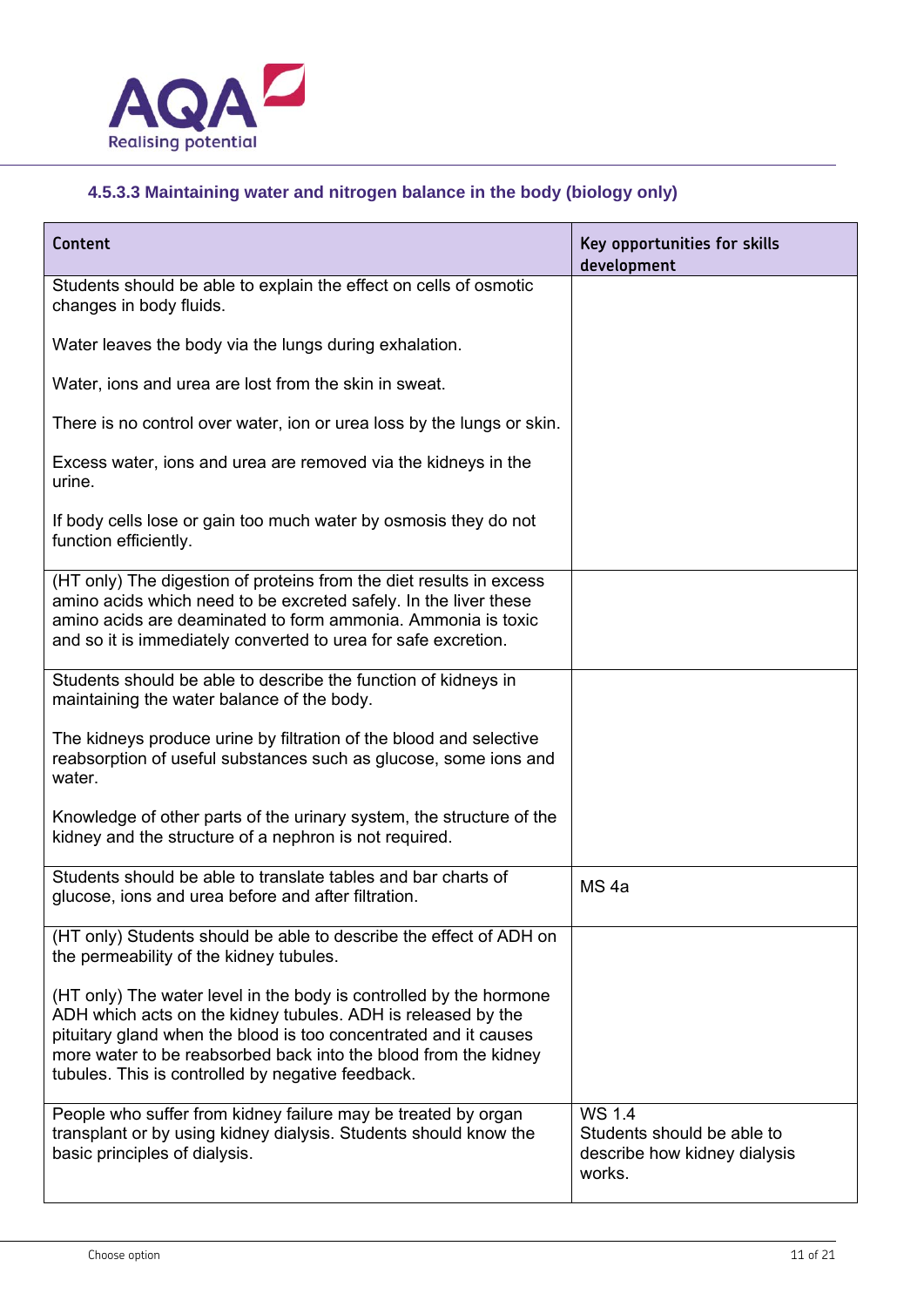

| WS 1.5<br>Evaluate the advantages and<br>disadvantages of treating organ<br>failure by mechanical device or<br>transplant. |
|----------------------------------------------------------------------------------------------------------------------------|
|----------------------------------------------------------------------------------------------------------------------------|

## **4.5.4 Plant hormones (biology only)**

#### **4.5.4.1 Control and coordination**

| Content                                                                                                                                                                                                                                | Key opportunities for skills<br>development |
|----------------------------------------------------------------------------------------------------------------------------------------------------------------------------------------------------------------------------------------|---------------------------------------------|
| Plants produce hormones to coordinate and control growth and<br>responses to light (phototropism) and gravity (gravitropism or<br>geotropism). Unequal distributions of auxin cause unequal growth<br>rates in plant roots and shoots. |                                             |
| (HT only) Gibberellins are important in initiating seed germination.                                                                                                                                                                   |                                             |
| (HT only) Ethene controls cell division and ripening of fruits.                                                                                                                                                                        |                                             |
| (HT only) The mechanisms of how gibberellins and ethene work are<br>not required.                                                                                                                                                      |                                             |

**Required practical activity 8:** investigate the effect of light or gravity on the growth of newly germinated seedlings.

Record results as both length measurements and as careful, labelled biological drawings to show the effects.

AT skills covered by this practical activity: AT 1, 3, 4 and 7.

This practical activity also provides opportunities to develop WS and MS. Details of all skills are given in Key opportunities for skills development (page 99).

#### **4.5.4.2 Use of plant hormones (HT only)**

| Content                                                                     | Key opportunities for skills<br>development                                                     |
|-----------------------------------------------------------------------------|-------------------------------------------------------------------------------------------------|
| Students should be able to describe the effects of some plant               | WS 1.3, 1.4                                                                                     |
| hormones and the different ways people use them to control plant<br>growth. | Understand how the everyday<br>use of hormones as weedkillers<br>has an effect on biodiversity. |
| Plant growth hormones are used in agriculture and horticulture.             |                                                                                                 |
| Auxins are used:                                                            |                                                                                                 |
| • as weed killers                                                           |                                                                                                 |
| • as rooting powders                                                        |                                                                                                 |
| • for promoting growth in tissue culture.                                   |                                                                                                 |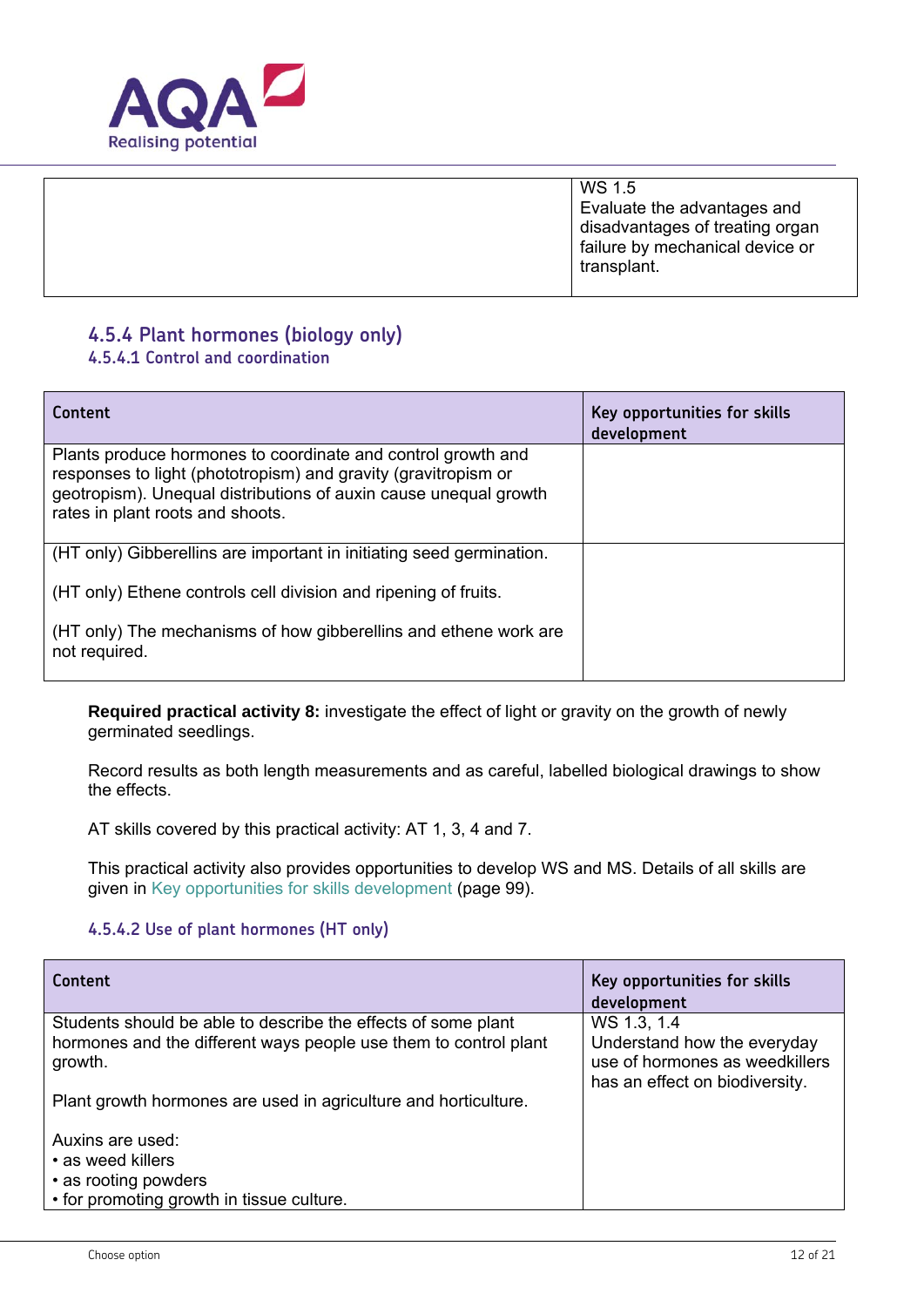

| Ethene is used in the food industry to control ripening of fruit during<br>storage and transport.    |  |
|------------------------------------------------------------------------------------------------------|--|
| Gibberellins can be used to:<br>• end seed dormancy<br>• promote flowering<br>• increase fruit size. |  |

## **4.6.1.3 Advantages and disadvantages of sexual and asexual reproduction (biology only)**

| Content                                                                                                                                                                                                                                                                                                                                                                                                                           | Key opportunities for skills<br>development                                                                          |
|-----------------------------------------------------------------------------------------------------------------------------------------------------------------------------------------------------------------------------------------------------------------------------------------------------------------------------------------------------------------------------------------------------------------------------------|----------------------------------------------------------------------------------------------------------------------|
| Advantages of sexual reproduction:<br>• produces variation in the offspring<br>• if the environment changes variation gives a survival advantage by<br>natural selection<br>• natural selection can be speeded up by humans in selective<br>breeding to increase food production.                                                                                                                                                 | There are links with this<br>content to Animal and plant<br>cells (page 19) and Cloning<br>(biology only) (page 65). |
| Advantages of asexual reproduction:<br>• only one parent needed<br>• more time and energy efficient as do not need to find a mate<br>• faster than sexual reproduction<br>• many identical offspring can be produced when conditions are<br>favourable.                                                                                                                                                                           |                                                                                                                      |
| Some organisms reproduce by both methods depending on the<br>circumstances.<br>• Malarial parasites reproduce asexually in the human host, but<br>sexually in the mosquito.<br>• Many fungi reproduce asexually by spores but also reproduce<br>sexually to give variation.<br>• Many plants produce seeds sexually, but also reproduce asexually<br>by runners such as strawberry plants, or bulb division such as<br>daffodils. | WS 1.1<br>Historical developments of our<br>understanding of the causes<br>and prevention of malaria.                |
| Knowledge of reproduction in organisms is restricted to those<br>mentioned.                                                                                                                                                                                                                                                                                                                                                       |                                                                                                                      |
| Students are expected to be able to explain the advantages and<br>disadvantages of asexual and sexual reproduction for any organism<br>if given appropriate information.                                                                                                                                                                                                                                                          |                                                                                                                      |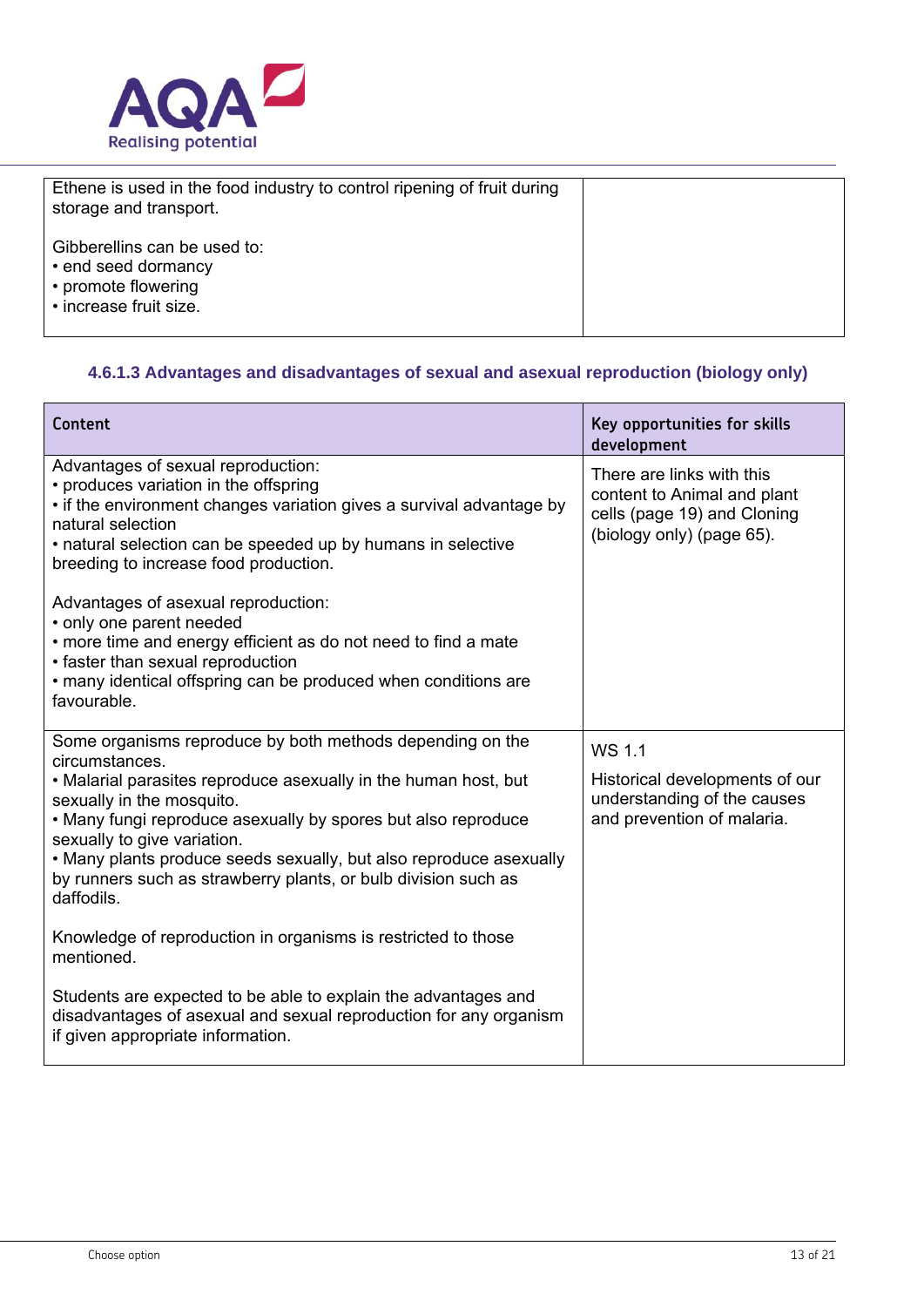

## **4.6.1.5 DNA structure (biology only)**

| Content                                                                                                                                                                                                                                                                                                                                                  | Key opportunities for skills<br>development                                                       |
|----------------------------------------------------------------------------------------------------------------------------------------------------------------------------------------------------------------------------------------------------------------------------------------------------------------------------------------------------------|---------------------------------------------------------------------------------------------------|
| Students should be able to describe DNA as a polymer made from<br>four different nucleotides. Each nucleotide consists of a common<br>sugar and phosphate group with one of four different bases attached<br>to the sugar.                                                                                                                               |                                                                                                   |
| DNA contains four bases, A, C, G and T.                                                                                                                                                                                                                                                                                                                  |                                                                                                   |
| A sequence of three bases is the code for a particular amino acid.<br>The order of bases controls the order in which amino acids are<br>assembled to produce a particular protein.                                                                                                                                                                       |                                                                                                   |
| The long strands of DNA consist of alternating sugar and phosphate<br>sections. Attached to each sugar is one of the four bases.                                                                                                                                                                                                                         | WS 1.2<br>Interpret a diagram of DNA<br>structure but will not be required                        |
| The DNA polymer is made up of repeating nucleotide units.                                                                                                                                                                                                                                                                                                | to reproduce it.                                                                                  |
| (HT only) Students should be able to:<br>• recall a simple description of protein synthesis<br>• explain simply how the structure of DNA affects the protein made<br>• describe how genetic variants may influence phenotype: a) in<br>coding DNA by altering the activity of a protein: and b) in noncoding<br>DNA by altering how genes are expressed. |                                                                                                   |
| (HT only) In the complementary strands a C is always linked to a G<br>on the opposite strand and a T to an A.                                                                                                                                                                                                                                            |                                                                                                   |
| (HT only) Students are not expected to know or understand the<br>structure of mRNA, tRNA, or the detailed structure of amino acids or<br>proteins.                                                                                                                                                                                                       |                                                                                                   |
| (HT only) Students should be able to explain how a change in DNA<br>structure may result in a change in the protein synthesised by a<br>gene.                                                                                                                                                                                                            |                                                                                                   |
| (HT only) Proteins are synthesised on ribosomes, according to a<br>template. Carrier molecules bring specific amino acids to add to the<br>growing protein chain in the correct order.                                                                                                                                                                   |                                                                                                   |
| (HT only) When the protein chain is complete it folds up to form a<br>unique shape. This unique shape enables the proteins to do their job<br>as enzymes, hormones or forming structures in the body such as<br>collagen.                                                                                                                                |                                                                                                   |
| (HT only) Mutations occur continuously. Most do not alter the protein,<br>or only alter it slightly so that its appearance or function is not<br>changed.<br>(HT only) A few mutations code for an altered protein with a different                                                                                                                      | <b>WS 1.2</b><br>Modelling insertions and<br>deletions in chromosomes to<br>illustrate mutations. |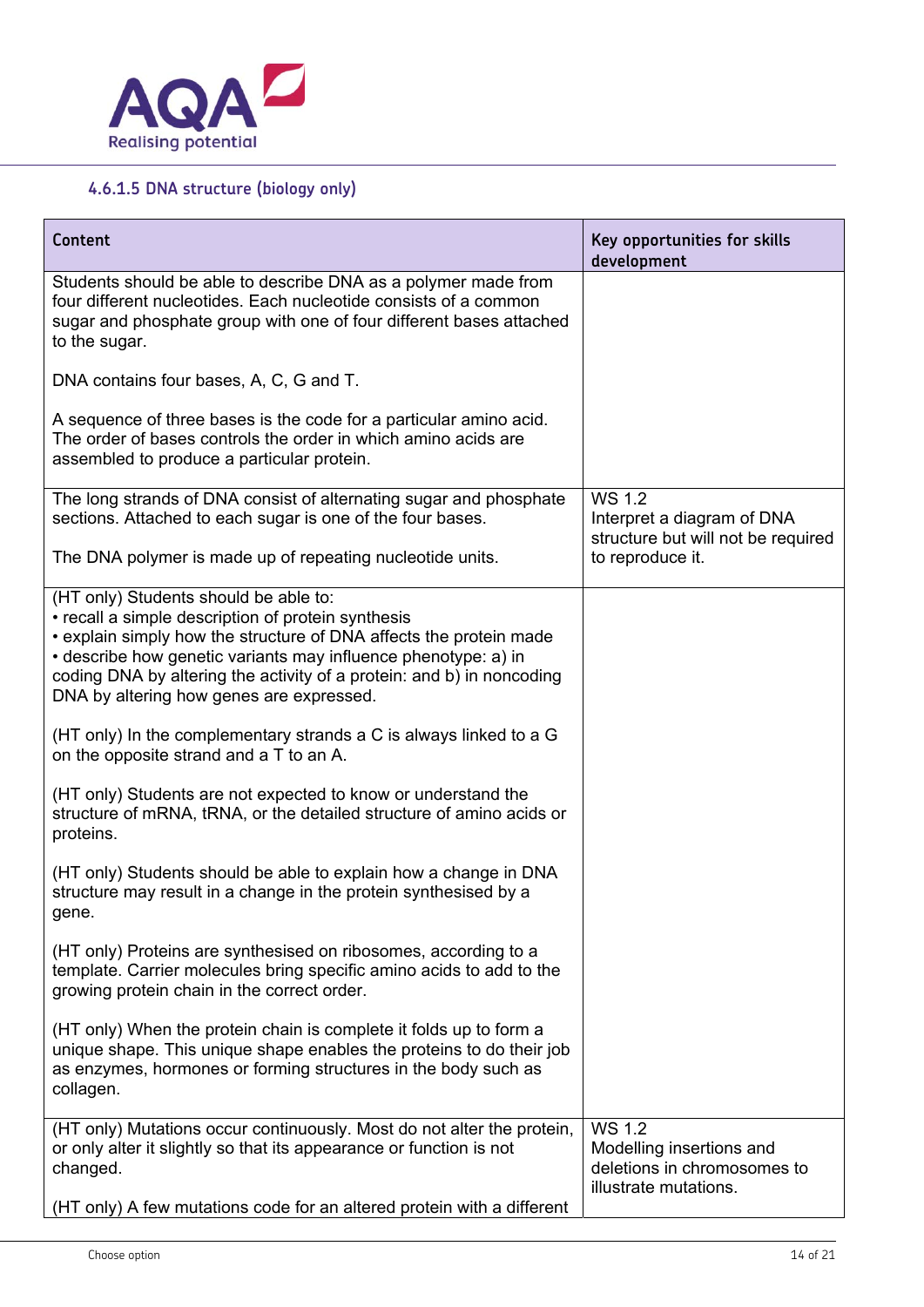

| shape. An enzyme may no longer fit the substrate binding site or a<br>structural protein may lose its strength.                                                                      |  |
|--------------------------------------------------------------------------------------------------------------------------------------------------------------------------------------|--|
| (HT only) Not all parts of DNA code for proteins. Non-coding parts of<br>DNA can switch genes on and off, so variations in these areas of<br>DNA may affect how genes are expressed. |  |

#### **4.6.2.5 Cloning (biology only)**

| Content                                                                                                                                                                                | Key opportunities for skills<br>development                                                                                                                 |
|----------------------------------------------------------------------------------------------------------------------------------------------------------------------------------------|-------------------------------------------------------------------------------------------------------------------------------------------------------------|
| Tissue culture: using small groups of cells from part of a plant to<br>grow identical new plants. This is important for preserving rare plant<br>species or commercially in nurseries. | WS 1.3, 1.4<br>Explain the potential benefits<br>and risks of cloning in<br>agriculture and in medicine and<br>that some people have ethical<br>objections. |
| Cuttings: an older, but simple, method used by gardeners to produce<br>many identical new plants from a parent plant.                                                                  |                                                                                                                                                             |
| Embryo transplants: splitting apart cells from a developing animal<br>embryo before they become specialised, then transplanting the<br>identical embryos into host mothers.            | There are links with this<br>content to Advantages and<br>disadvantages of sexual<br>and asexual reproduction                                               |
| Adult cell cloning:<br>• The nucleus is removed from an unfertilised egg cell.<br>• The nucleus from an adult body cell, such as a skin cell, is inserted<br>into the egg cell.        | (biology only) (page 57) and<br>Selective breeding (page<br>63).                                                                                            |
| • An electric shock stimulates the egg cell to divide to form an<br>embryo.                                                                                                            |                                                                                                                                                             |
| • These embryo cells contain the same genetic information as the<br>adult skin cell.                                                                                                   |                                                                                                                                                             |
| • When the embryo has developed into a ball of cells, it is inserted<br>into the womb of an adult female to continue its development.                                                  |                                                                                                                                                             |

## **4.6.3.1 Theory of evolution (biology only)**

| Content                                                                                                                                                                                                                                                   | Key opportunities for skills<br>development                                                                                                   |
|-----------------------------------------------------------------------------------------------------------------------------------------------------------------------------------------------------------------------------------------------------------|-----------------------------------------------------------------------------------------------------------------------------------------------|
| Charles Darwin, as a result of observations on a round the world<br>expedition, backed by years of experimentation and discussion and<br>linked to developing knowledge of geology and fossils, proposed the<br>theory of evolution by natural selection. | WS 1.1, 1.3<br>Students should appreciate that<br>the theory of evolution by<br>natural selection developed<br>over time and from information |
| • Individual organisms within a particular species show a wide range<br>of variation for a characteristic.<br>• Individuals with characteristics most suited to the environment are<br>more likely to survive to breed successfully.                      | gathered by many scientists.                                                                                                                  |
| • The characteristics that have enabled these individuals to survive<br>are then passed on to the next generation.                                                                                                                                        |                                                                                                                                               |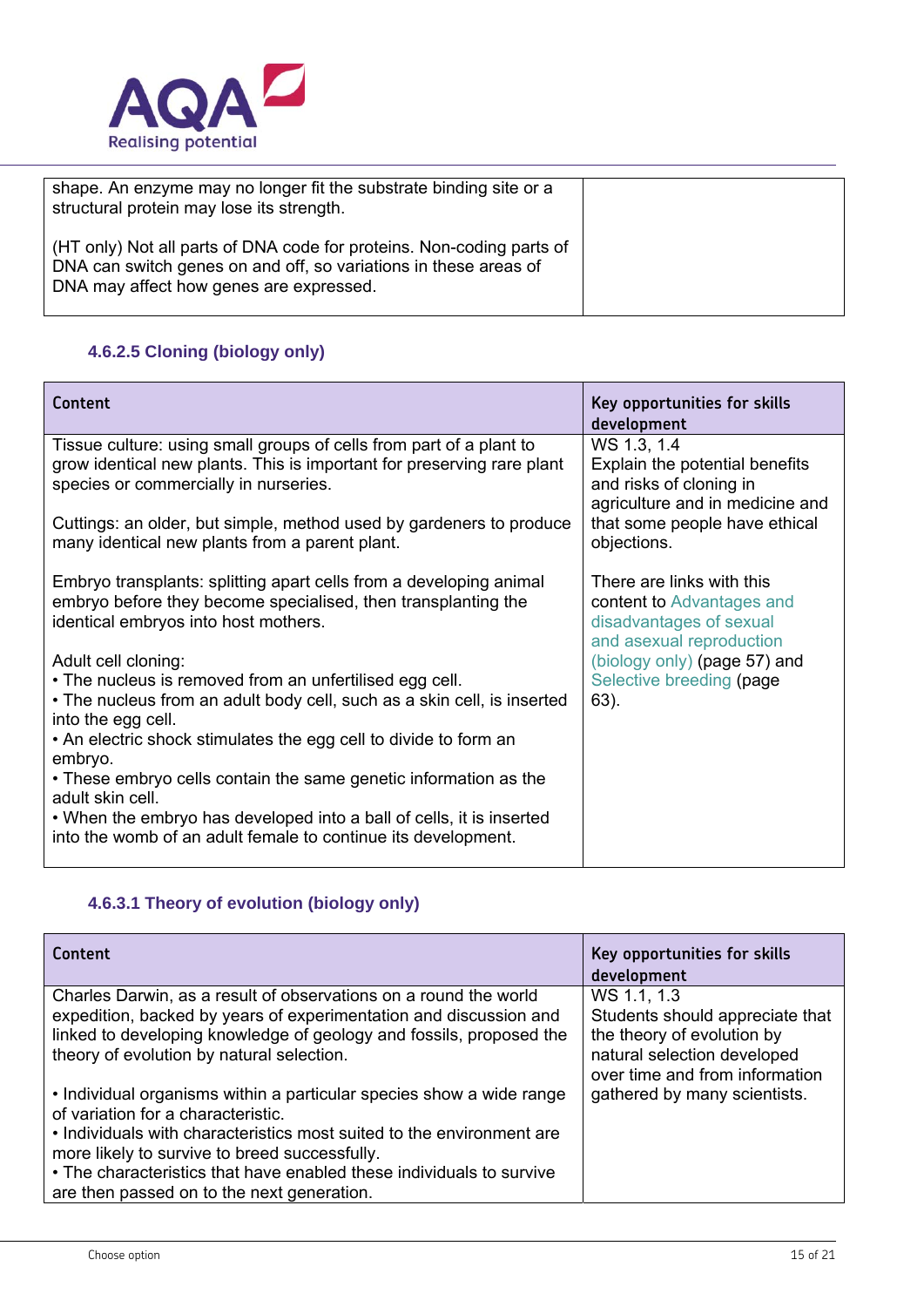

| Darwin published his ideas in On the Origin of Species (1859). There<br>was much controversy surrounding these revolutionary new ideas.                                                                                                                           |  |
|-------------------------------------------------------------------------------------------------------------------------------------------------------------------------------------------------------------------------------------------------------------------|--|
| The theory of evolution by natural selection was only gradually<br>accepted because:                                                                                                                                                                              |  |
| • the theory challenged the idea that God made all the animals and<br>plants that live on Earth                                                                                                                                                                   |  |
| • there was insufficient evidence at the time the theory was published<br>to convince many scientists                                                                                                                                                             |  |
| • the mechanism of inheritance and variation was not known until 50<br>years after the theory was published.                                                                                                                                                      |  |
| Other theories, including that of Jean-Baptiste Lamarck, are based<br>mainly on the idea that changes that occur in an organism during its<br>lifetime can be inherited. We now know that in the vast majority of<br>cases this type of inheritance cannot occur. |  |
| A study of creationism is not required.                                                                                                                                                                                                                           |  |

## **4.6.3.2 Speciation (biology only)**

| Content                                                                                                                                                                                                                                  | Key opportunities for skills<br>development          |
|------------------------------------------------------------------------------------------------------------------------------------------------------------------------------------------------------------------------------------------|------------------------------------------------------|
| Students should be able to:                                                                                                                                                                                                              | There are links with this content                    |
| • describe the work of Darwin and Wallace in the development of<br>the theory of evolution by natural selection                                                                                                                          | to Evolution (page 62).                              |
| • explain the impact of these ideas on biology.                                                                                                                                                                                          | WS 1.1                                               |
| Alfred Russel Wallace independently proposed the theory of<br>evolution by natural selection. He published joint writings with Darwin<br>in 1858 which prompted Darwin to publish On the Origin of Species<br>(1859) the following year. | The theory of speciation has<br>developed over time. |
| Wallace worked worldwide gathering evidence for evolutionary<br>theory. He is best known for his work on warning colouration in<br>animals and his theory of speciation.                                                                 |                                                      |
| Alfred Wallace did much pioneering work on speciation but more<br>evidence over time has led to our current understanding of the theory<br>of speciation.                                                                                |                                                      |
| Students should be able to describe the steps which give rise to new<br>species.                                                                                                                                                         |                                                      |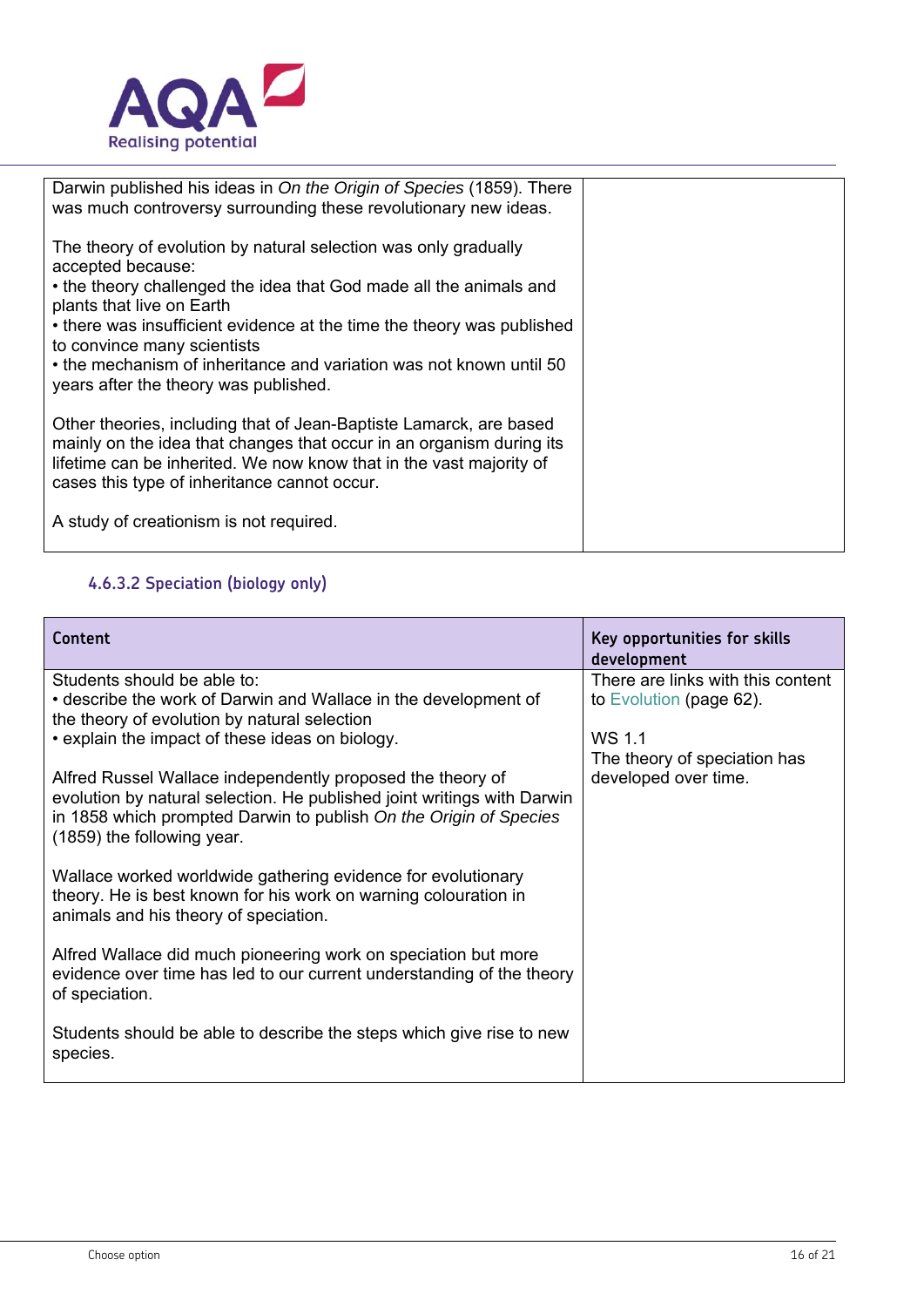

## **4.6.3.3 The understanding of genetics (biology only)**

| Content                                                                                                                                                                                                                                  | Key opportunities for skills<br>development                                    |
|------------------------------------------------------------------------------------------------------------------------------------------------------------------------------------------------------------------------------------------|--------------------------------------------------------------------------------|
| Students should be able to:<br>• describe the development of our understanding of genetics<br>including the work of Mendel<br>• understand why the importance of Mendel's discovery was not<br>recognised until after his death.         | WS 1.1<br>Our current understanding of<br>genetics has developed over<br>time. |
| In the mid-19th Century Gregor Mendel carried out breeding<br>experiments on plants. One of his observations was that the<br>inheritance of each characteristic is determined by 'units' that are<br>passed on to descendants unchanged. |                                                                                |
| In the late 19th Century behaviour of chromosomes during cell<br>division was observed.                                                                                                                                                  |                                                                                |
| In the early 20th Century it was observed that chromosomes and<br>Mendel's 'units' behaved in similar ways. This led to the idea that the<br>'units', now called genes, were located on chromosomes.                                     | There are links with this content<br>to Genetic inheritance (page<br>$60$ ).   |
| In the mid-20th Century the structure of DNA was determined and the<br>mechanism of gene function worked out.                                                                                                                            | WS 1.1                                                                         |
| This scientific work by many scientists led to the gene theory being<br>developed.                                                                                                                                                       |                                                                                |

## **4.7.2.3 Decomposition (biology only)**

| <b>Content</b>                                                                                                                                                                                                                                  | Key opportunities for skills<br>development |
|-------------------------------------------------------------------------------------------------------------------------------------------------------------------------------------------------------------------------------------------------|---------------------------------------------|
| Students should be able to explain how temperature, water and<br>availability of oxygen affect the rate of decay of biological material.                                                                                                        |                                             |
| Students should be able to:<br>• calculate rate changes in the decay of biological material<br>• translate information between numerical and graphical form<br>• plot and draw appropriate graphs selecting appropriate scales for<br>the axes. | MS 1c, 4a, 4c                               |
| Gardeners and farmers try to provide optimum conditions for rapid<br>decay of waste biological material. The compost produced is used as<br>a natural fertiliser for growing garden plants or crops.                                            |                                             |
| Anaerobic decay produces methane gas. Biogas generators can be<br>used to produce methane gas as a fuel.                                                                                                                                        |                                             |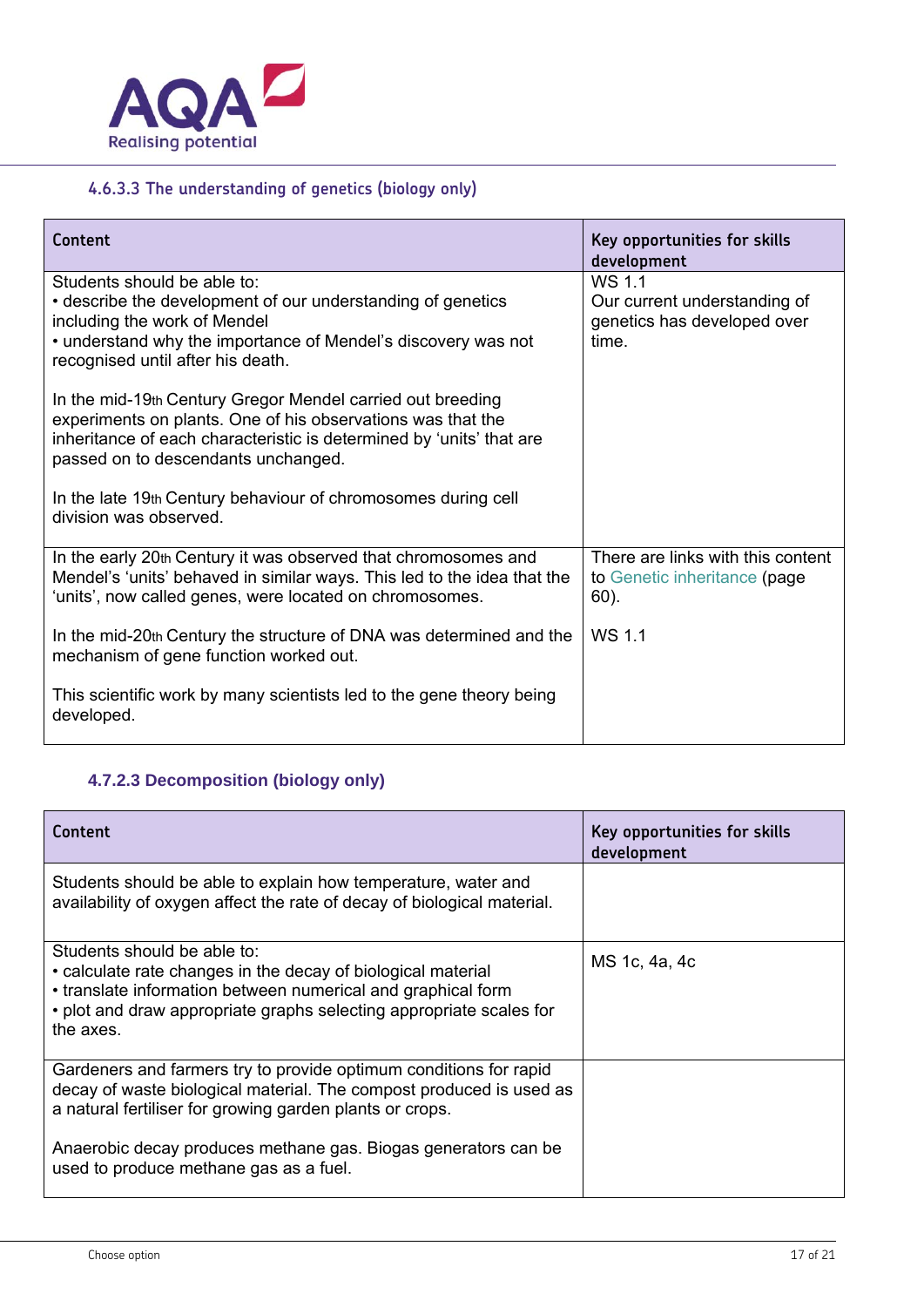

**Required practical activity 10:** investigate the effect of temperature on the rate of decay of fresh milk by measuring pH change.

AT skills covered by this practical activity: AT 1, 3, 4 and 5.

This practical activity also provides opportunities to develop WS and MS. Details of all skills are given in Key opportunities for skills development (page 100).

#### **4.7.2.4 Impact of environmental change (biology only) (HT only)**

| Content                                                                    | Key opportunities for skills<br>development |
|----------------------------------------------------------------------------|---------------------------------------------|
| Students should be able to evaluate the impact of environmental            | WS 1.4                                      |
| changes on the distribution of species in an ecosystem given               | There are links with this content           |
| appropriate information.                                                   | to Biodiversity and the effect of           |
|                                                                            | human interaction on                        |
| Environmental changes affect the distribution of species in an             | ecosystems (page 75).                       |
| ecosystem. These changes include:                                          |                                             |
| • temperature                                                              |                                             |
| • availability of water                                                    |                                             |
| • composition of atmospheric gases.                                        |                                             |
| The changes may be seasonal, geographic or caused by human<br>interaction. |                                             |

#### **4.7.4 Trophic levels in an ecosystem (biology only)**

#### **4.7.4.1 Trophic levels**

| Content                                                                                                                                                                                                       | Key opportunities for skills<br>development |
|---------------------------------------------------------------------------------------------------------------------------------------------------------------------------------------------------------------|---------------------------------------------|
| Students should be able to describe the differences between the<br>trophic levels of organisms within an ecosystem.                                                                                           |                                             |
| Trophic levels can be represented by numbers, starting at level 1<br>with plants and algae. Further trophic levels are numbered<br>subsequently according to how far the organism is along the food<br>chain. |                                             |
| Level 1: Plants and algae make their own food and are called<br>producers.                                                                                                                                    |                                             |
| Level 2: Herbivores eat plants/algae and are called primary<br>consumers.                                                                                                                                     |                                             |
| Level 3: Carnivores that eat herbivores are called secondary<br>consumers.                                                                                                                                    |                                             |
| Level 4: Carnivores that eat other carnivores are called tertiary                                                                                                                                             |                                             |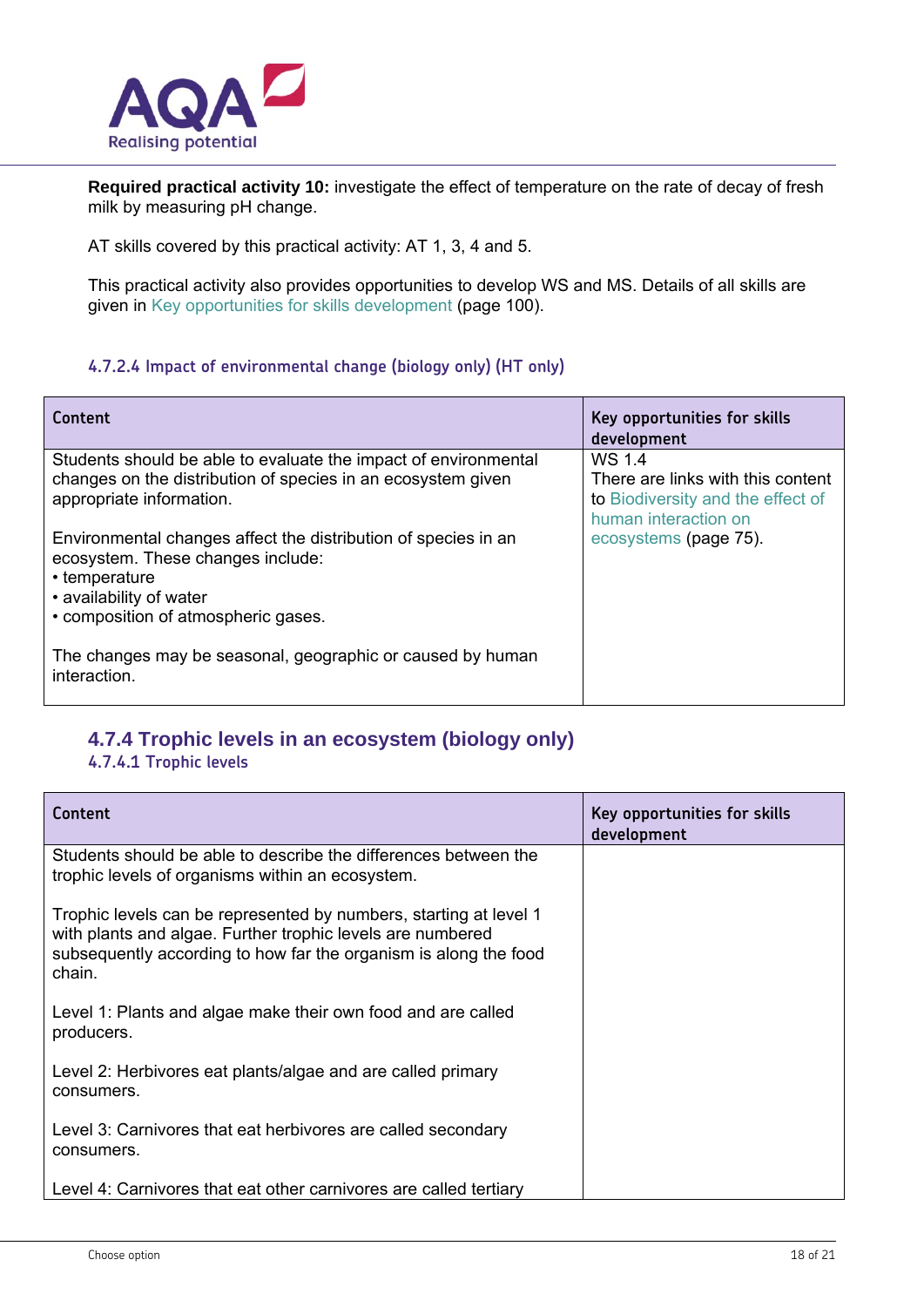

| consumers. Apex predators are carnivores with no predators.                                                                                                            |  |
|------------------------------------------------------------------------------------------------------------------------------------------------------------------------|--|
| Decomposers break down dead plant and animal matter by secreting<br>enzymes into the environment. Small soluble food molecules then<br>diffuse into the microorganism. |  |

#### **4.7.4.2 Pyramids of biomass**

| Content                                                                                                                                                                                                              | Key opportunities for skills<br>development |
|----------------------------------------------------------------------------------------------------------------------------------------------------------------------------------------------------------------------|---------------------------------------------|
| Pyramids of biomass can be constructed to represent the relative<br>amount of biomass in each level of a food chain. Trophic level 1 is at<br>the bottom of the pyramid.<br>Level 4<br>Level 3<br>Level 2<br>Level 1 | WS 1.2                                      |
| Students should be able to construct accurate pyramids of biomass<br>from appropriate data.                                                                                                                          | MS <sub>2c</sub>                            |

#### **4.7.4.3 Transfer of biomass**

| Content                                                                                                                | Key opportunities for skills<br>development                      |
|------------------------------------------------------------------------------------------------------------------------|------------------------------------------------------------------|
| Students should be able to:                                                                                            |                                                                  |
| • describe pyramids of biomass                                                                                         |                                                                  |
| . explain how biomass is lost between the different trophic levels.                                                    |                                                                  |
| Producers are mostly plants and algae which transfer about 1% of<br>the incident energy from light for photosynthesis. |                                                                  |
| Only approximately 10% of the biomass from each trophic level is<br>transferred to the level above it.                 | MS 1c<br>Calculate the efficiency of<br>biomass transfer between |
| Losses of biomass are due to:                                                                                          | trophic levels.                                                  |
| • not all the ingested material is absorbed, some is egested as<br>faeces                                              |                                                                  |
| • some absorbed material is lost as waste, such as carbon dioxide                                                      |                                                                  |
| and water in respiration and water and urea in urine.                                                                  |                                                                  |
| Large amounts of glucose are used in respiration.                                                                      |                                                                  |
|                                                                                                                        |                                                                  |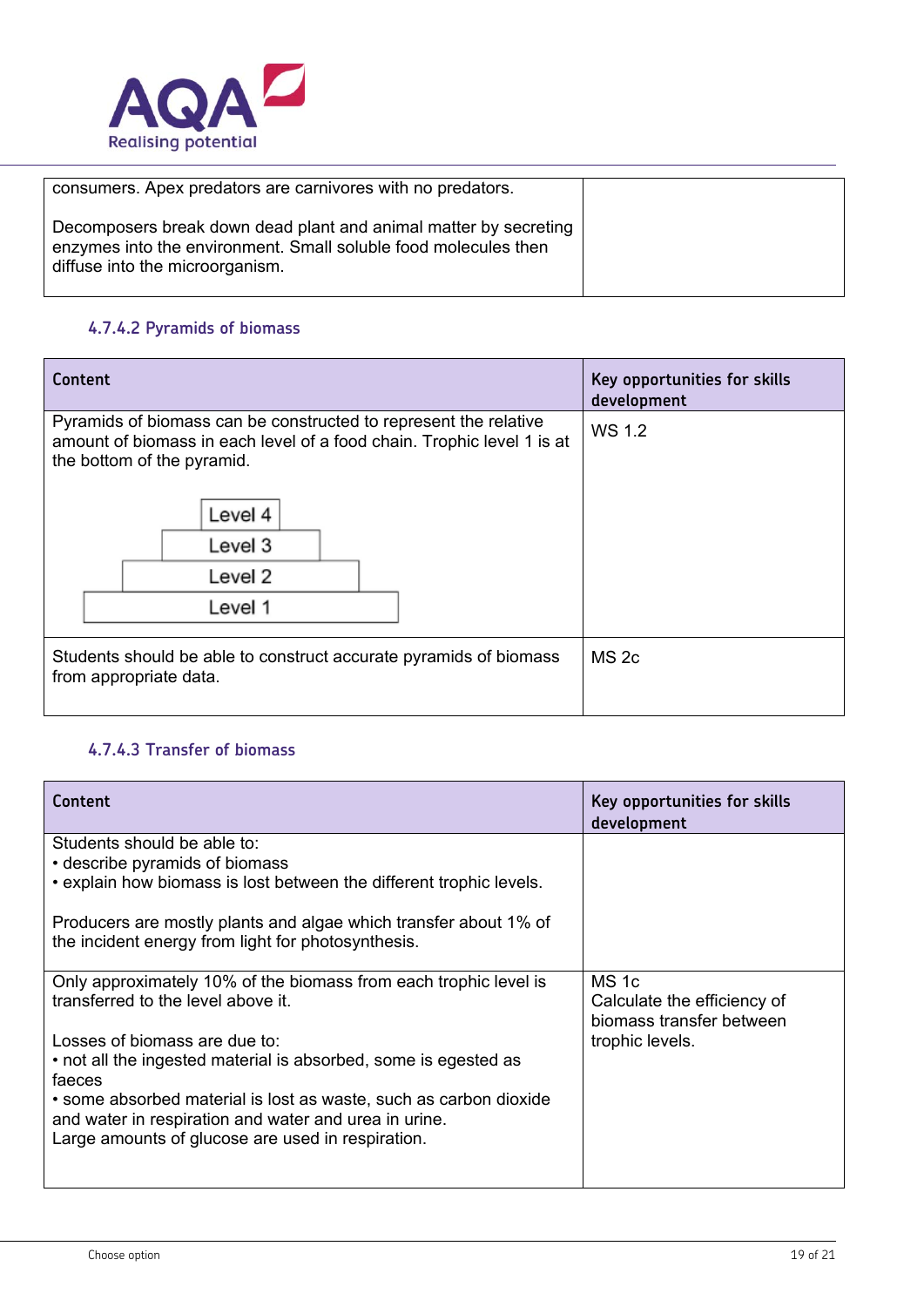

| Students should be able to calculate the efficiency of biomass<br>transfers between trophic levels by percentages or fractions of mass. | MS <sub>1c</sub> |
|-----------------------------------------------------------------------------------------------------------------------------------------|------------------|
| Students should be able to explain how this affects the number of<br>organisms at each trophic level.                                   |                  |

#### **4.7.5 Food production (biology only)**

#### **4.7.5.1 Factors affecting food security**

| Content                                                                                                                                                                                                                                                                                                                                                                                                                                                                                                                                                                                        | Key opportunities for skills<br>development                                  |
|------------------------------------------------------------------------------------------------------------------------------------------------------------------------------------------------------------------------------------------------------------------------------------------------------------------------------------------------------------------------------------------------------------------------------------------------------------------------------------------------------------------------------------------------------------------------------------------------|------------------------------------------------------------------------------|
| Students should be able to describe some of the biological factors<br>affecting levels of food security.                                                                                                                                                                                                                                                                                                                                                                                                                                                                                       | WS 1.4<br>Interpret population and food<br>production statistics to evaluate |
| Food security is having enough food to feed a population.                                                                                                                                                                                                                                                                                                                                                                                                                                                                                                                                      | food security.                                                               |
| Biological factors which are threatening food security include:<br>• the increasing birth rate has threatened food security in some<br>countries<br>• changing diets in developed countries means scarce food<br>resources are transported around the world<br>• new pests and pathogens that affect farming<br>• environmental changes that affect food production, such as<br>widespread famine occurring in some countries if rains fail<br>• the cost of agricultural inputs<br>• conflicts that have arisen in some parts of the world which affect the<br>availability of water or food. |                                                                              |
| Sustainable methods must be found to feed all people on Earth.                                                                                                                                                                                                                                                                                                                                                                                                                                                                                                                                 |                                                                              |

## **4.7.5.2 Farming techniques**

| Content                                                                                                                                                           | Key opportunities for skills<br>development                                                            |
|-------------------------------------------------------------------------------------------------------------------------------------------------------------------|--------------------------------------------------------------------------------------------------------|
| The efficiency of food production can be improved by restricting                                                                                                  | WS 1.3                                                                                                 |
| energy transfer from food animals to the environment. This can be<br>done by limiting their movement and by controlling the temperature<br>of their surroundings. | Understand that some people<br>have ethical objections to some<br>modern intensive farming<br>methods. |
| Some animals are fed high protein foods to increase growth.                                                                                                       |                                                                                                        |
|                                                                                                                                                                   | WS 1.4                                                                                                 |
|                                                                                                                                                                   | Evaluate the advantages and<br>disadvantages of modern<br>farming techniques.                          |